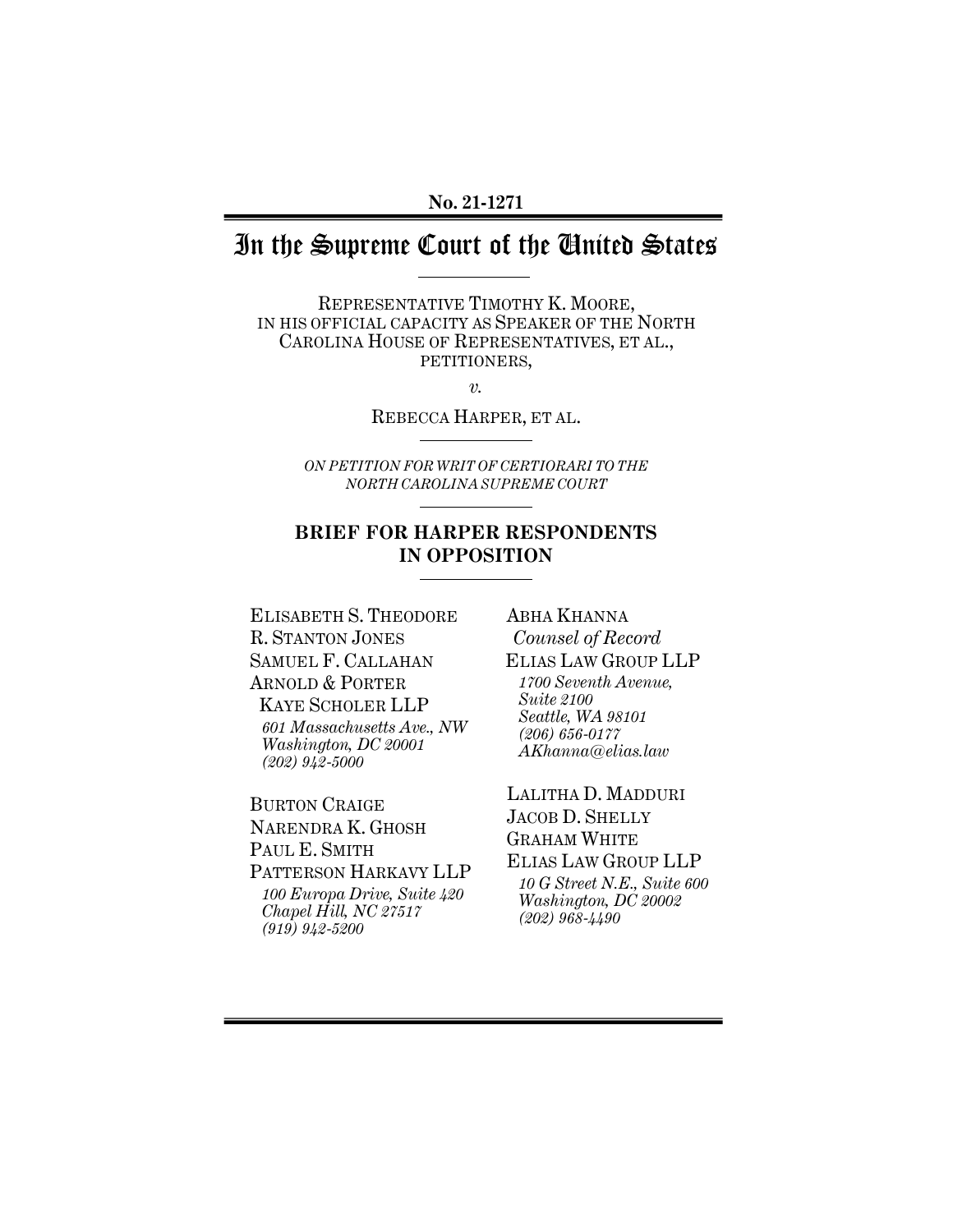## **QUESTION PRESENTED**

Whether the Elections Clause of the U.S. Constitution forbids North Carolina courts from reviewing the validity of a legislatively enacted congressional redistricting plan under provisions of the North Carolina Constitution, and adopting an interim remedial plan, pursuant to state statutes providing for such judicial review and adoption of interim remedial plans.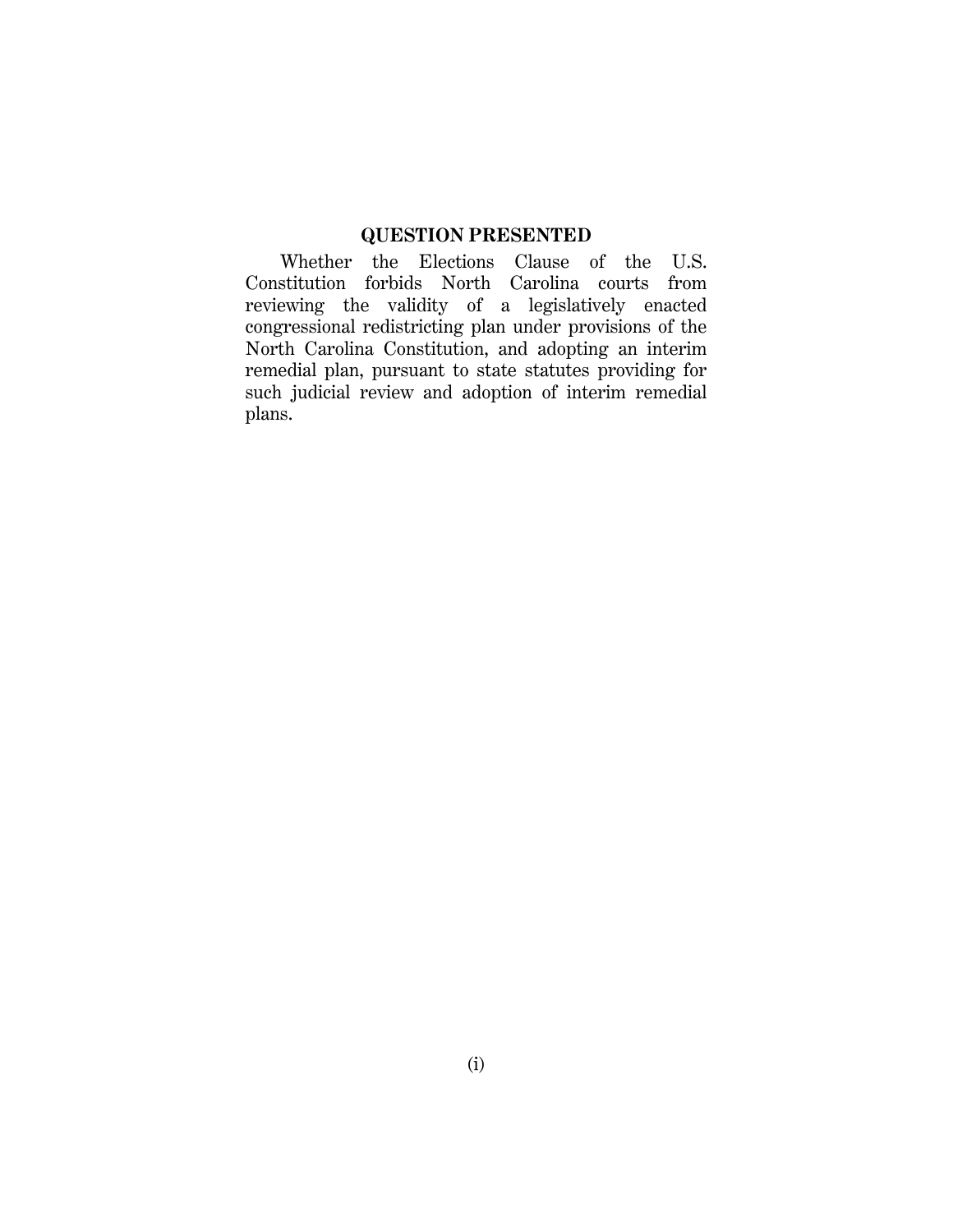## **TABLE OF CONTENTS**

| Page                                         |
|----------------------------------------------|
|                                              |
|                                              |
| A. North Carolina's 2021 Congressional Map2  |
|                                              |
|                                              |
| A. This Court Lacks Jurisdiction Under       |
|                                              |
| B. This Case Is an Unusually Bad Vehicle15   |
| C. The Decisions Below Are Correct  16       |
|                                              |
| E. Petitioners' Theory Would Fundamentally   |
| Alter the Balance of State and Federal Power |
| Over Election Administration30               |
|                                              |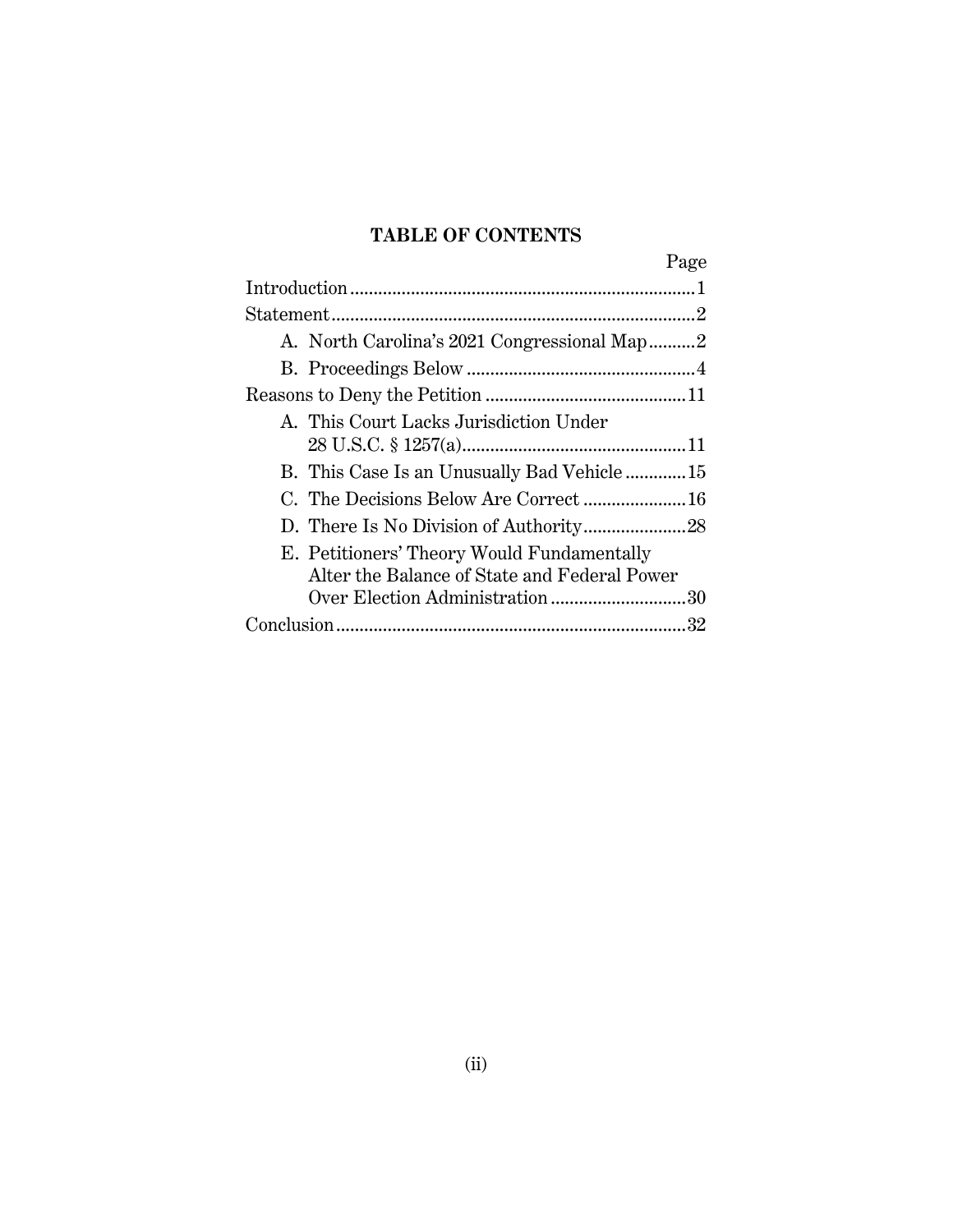## **TABLE OF AUTHORITIES**

| Cases                                            | Page(s) |
|--------------------------------------------------|---------|
| Alexander v. Taylor,                             |         |
| No. 97836, 51 P.3d 1204 (Okla. June 25, 2002) 31 |         |
| Ariz. State Legislature v. Ariz. Indep.          |         |
| Redistricting Comm'n,                            |         |
|                                                  |         |
| State ex rel. Beeson v. Marsh,                   |         |
|                                                  |         |
| Branch v. Smith,                                 |         |
|                                                  |         |
| Carroll v. Becker,                               |         |
|                                                  |         |
| Carson v. Simon,                                 |         |
|                                                  |         |
| Common Cause v. Lewis,                           |         |
| No. 18 CVS 014001, 2019 WL 4569584               |         |
|                                                  |         |
| Common Cause v. Rucho,                           |         |
|                                                  |         |
| Covington v. North Carolina,                     |         |
| 316 F.R.D. 117 (M.D.N.C. 2016), aff'd,           |         |
|                                                  |         |
| Cox Broadcasting Corp. v. Cohn,                  |         |
|                                                  |         |
| State of Ohio ex rel. Davis v. Hildebrant,       |         |
|                                                  |         |
| Commonwealth ex rel. Dummit v. O'Connell,        |         |
|                                                  |         |
| Egolf v. Duran,                                  |         |
| No. D-101-CV-2011-02942 (N.M. Dist. Ct.,         |         |
|                                                  |         |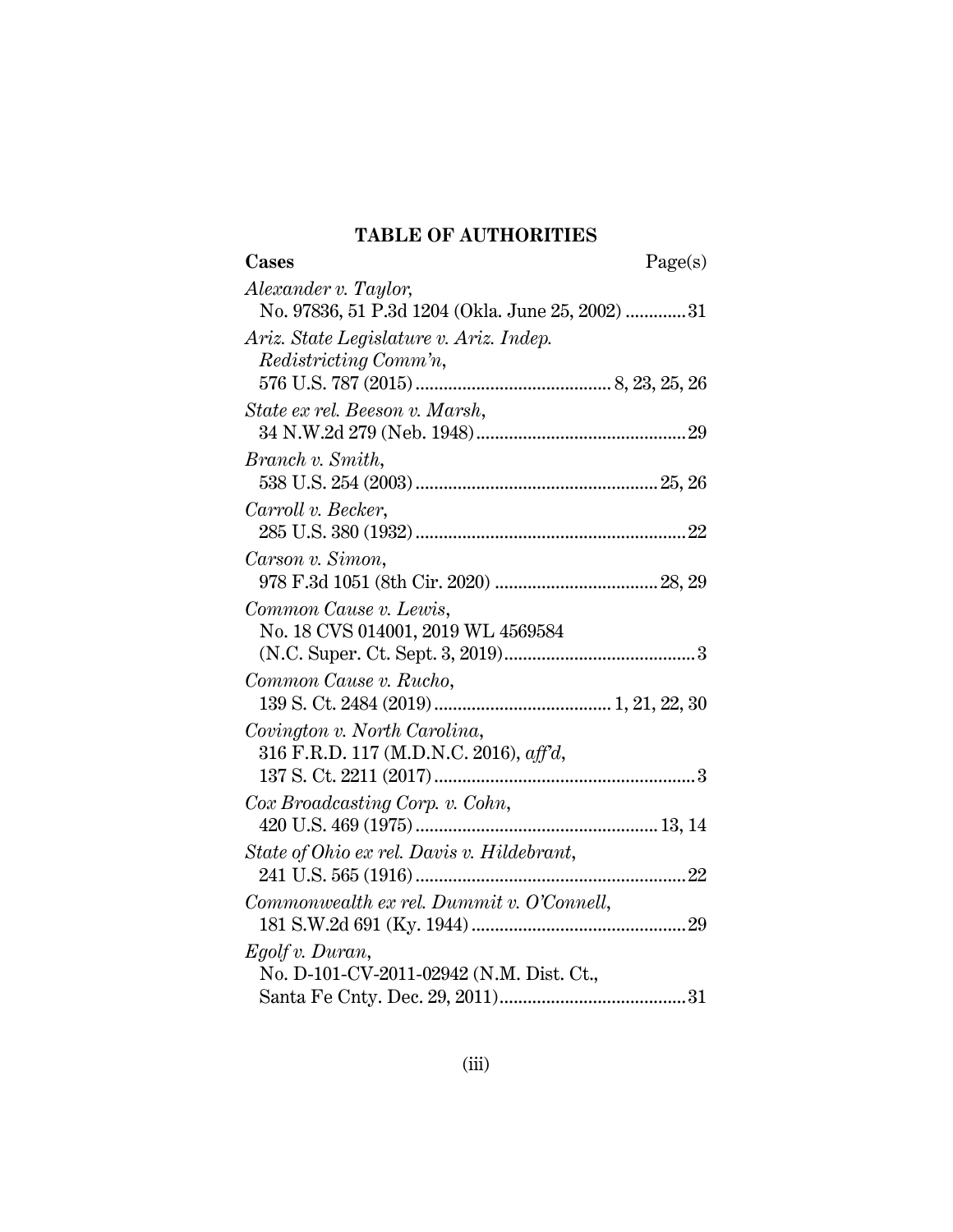| Cases-Continued                             | Page(s) |
|---------------------------------------------|---------|
| Gaffney v. Cummings,                        |         |
|                                             |         |
| Growe v. Emison,                            |         |
|                                             |         |
| Hall v. Moreno,                             |         |
|                                             |         |
| Harper v. Lewis,                            |         |
| No. 19 CVS 12667, 2019 N.C. Super. LEXIS    |         |
|                                             |         |
| Harris v. McCrory,                          |         |
|                                             |         |
| Hippert v. Ritchie,                         |         |
|                                             |         |
| Koenig v. Flynn,                            |         |
|                                             |         |
| League of Women Voters of Fla. v. Detzner,  |         |
|                                             |         |
| Market St. Ry. v. Railroad Comm'n of Cal.,  |         |
|                                             |         |
| McPherson v. Blacker,                       |         |
|                                             |         |
| Minnesota v. Nat'l Tea Co.,                 |         |
|                                             |         |
| Moran v. Bowley,                            |         |
|                                             |         |
| N.C. League of Conservation Voters v. Hall, |         |
|                                             |         |
| Parsons v. Ryan,                            |         |
|                                             |         |
| Smiley v. Holm,                             |         |
|                                             |         |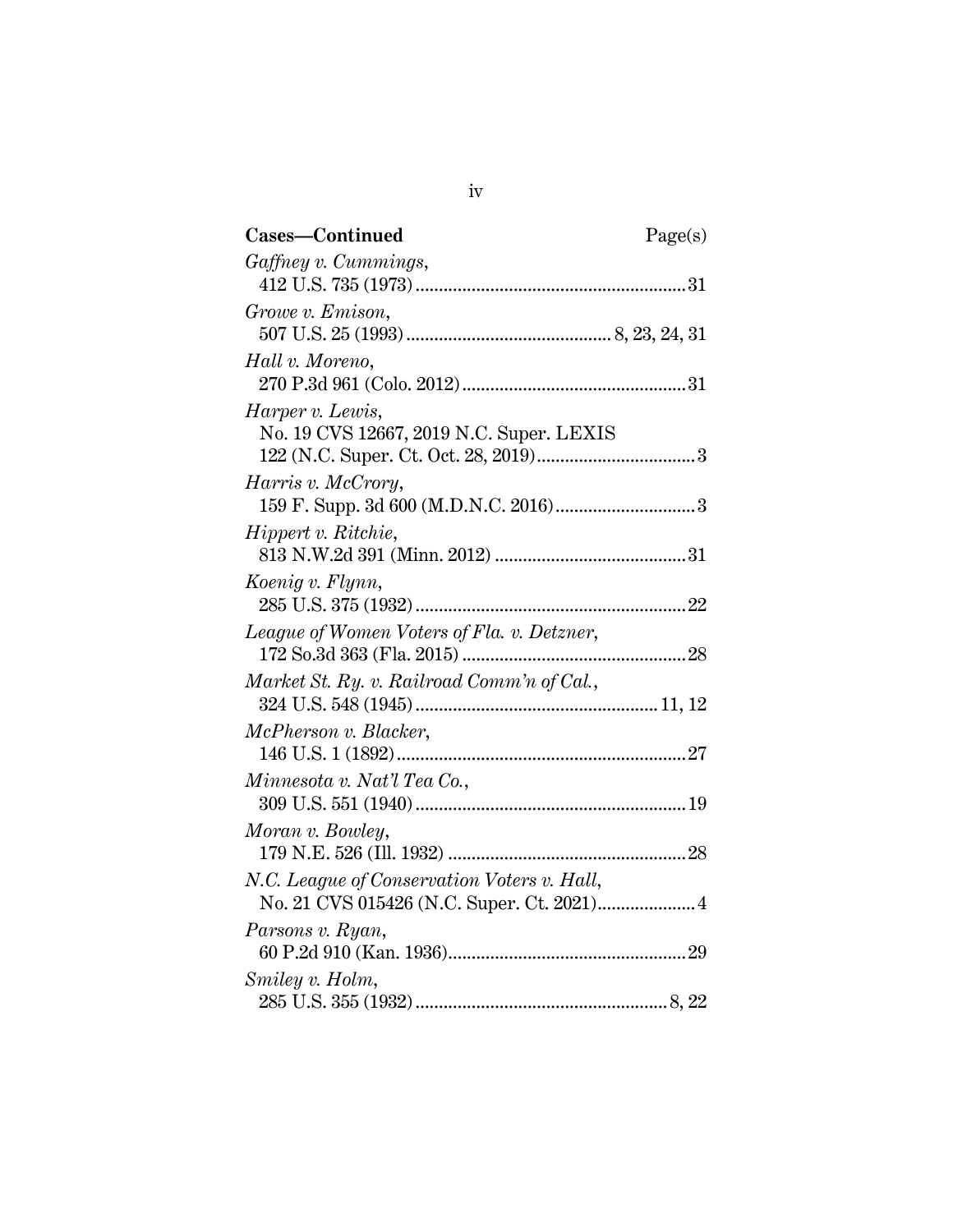| Cases-Continued                         | Page(s) |
|-----------------------------------------|---------|
| Wesberry v. Sanders,                    |         |
|                                         |         |
| Zachman v. Kiffmeyer,                   |         |
| No. C0-01-160 (Minn. Spec. Redis. Panel |         |
|                                         |         |
| <b>Statutes</b>                         |         |
| 2 U.S.C.                                |         |
|                                         |         |
|                                         |         |
|                                         |         |
| N.C. Gen. Stat.                         |         |
|                                         |         |
|                                         |         |
|                                         |         |
|                                         |         |
| <b>Constitutional Provisions</b>        |         |
|                                         |         |
|                                         |         |
|                                         |         |
|                                         |         |
| N.C. Const.                             |         |
|                                         |         |
|                                         |         |
|                                         |         |
|                                         |         |
|                                         |         |
|                                         |         |
| U.S. Const.                             |         |
|                                         |         |
|                                         |         |
|                                         |         |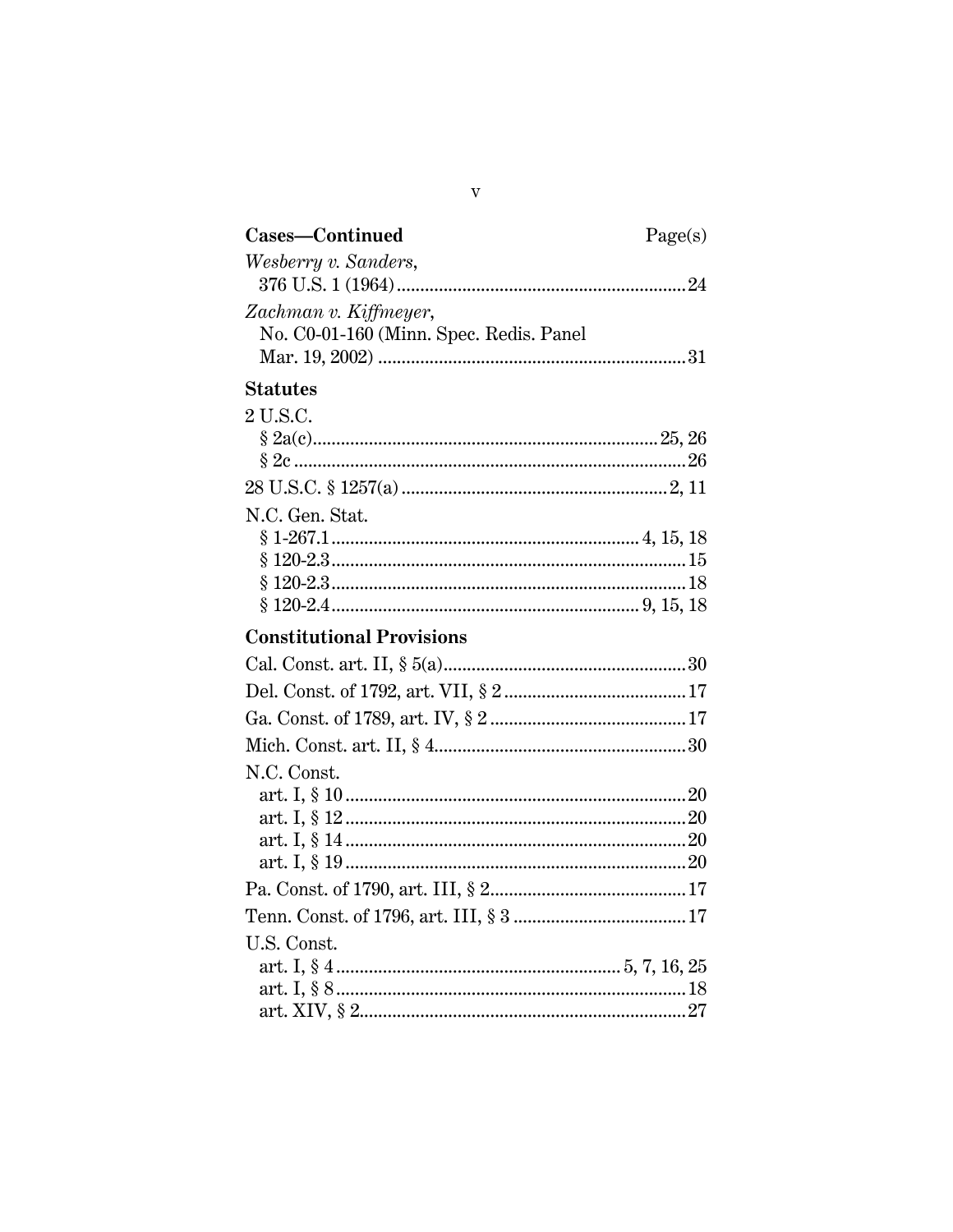| <b>Constitutional Provisions-Continued</b>                                                | Page(s) |
|-------------------------------------------------------------------------------------------|---------|
|                                                                                           |         |
| <b>Other Authorities</b>                                                                  |         |
|                                                                                           |         |
| <i>The Federalist</i> No. 81 (Clinton Rossiter)                                           |         |
| Saikrishna B. Prakash & John C. Yoo, The<br><i>Origins of Judicial Review, 70 U. Chi.</i> |         |
| L. Rev. 887, 933 & n.169 (2003) 16, 17                                                    |         |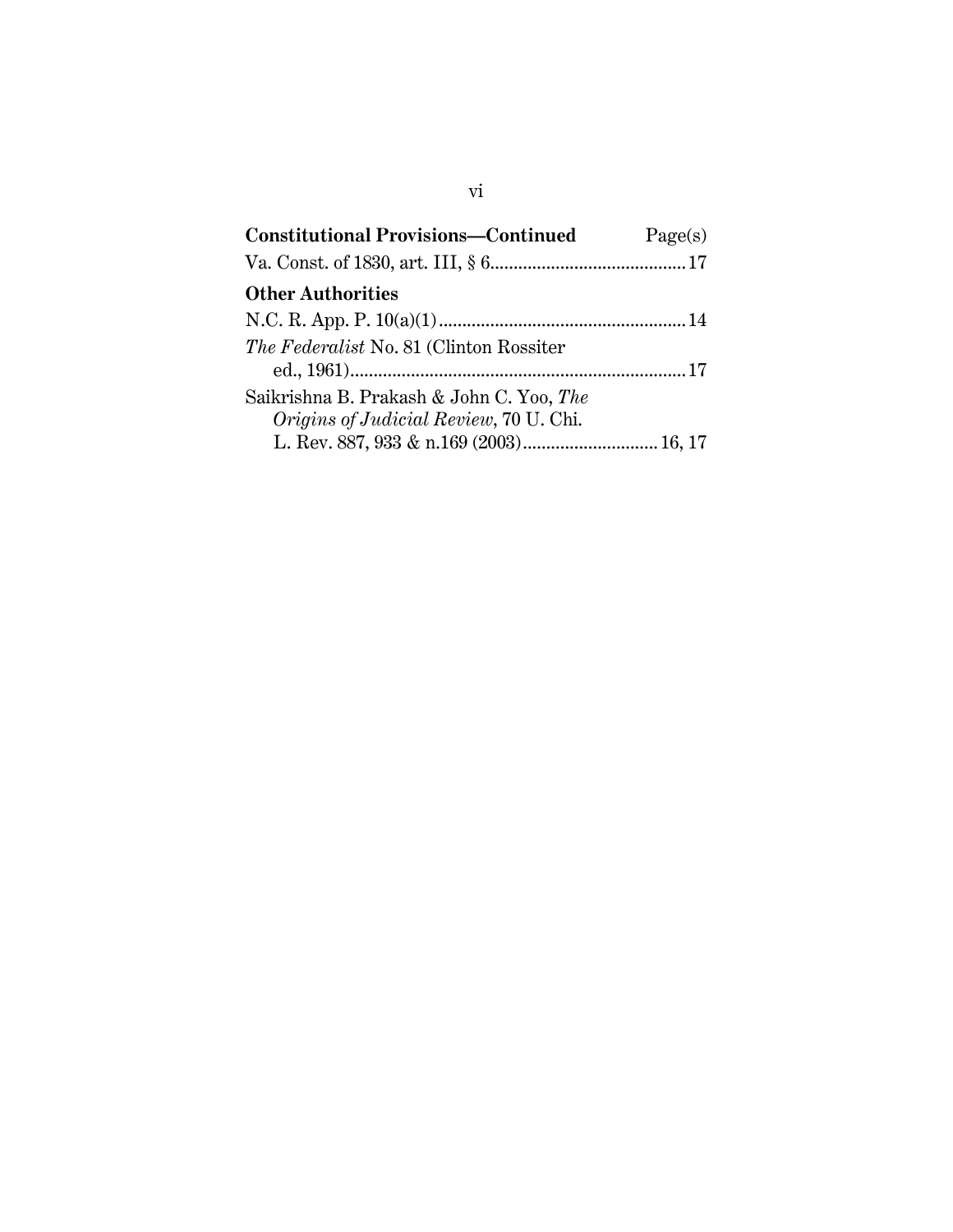#### <span id="page-7-0"></span>**INTRODUCTION**

This Court has repeatedly held for over a century that nothing in the U.S. Constitution's Elections Clause permits state legislatures to enact congressional redistricting legislation in defiance of provisions of the state constitution. And just three years ago, the Court declared in *Common Cause v. Rucho* that "provisions in . . . state constitutions can provide standards and guidance for state courts to apply" in partisan gerrymandering challenges to congressional redistricting plans enacted by state legislatures. 139 S. Ct. 2484, 2507 (2019).

Petitioners' attempt to reconcile their Elections Clause theory with this Court's precedents is underdeveloped and incoherent. Petitioners admit that *some* provisions of state constitutions do constrain state legislatures in enacting congressional plans, including both procedural constraints like a gubernatorial veto and substantive prohibitions on partisan gerrymandering. But they claim that the Elections Clause somehow prohibits state courts from construing what Petitioners deem "vague" state constitutional provisions—including those that guarantee free elections, equal protection, and free speech and assembly—to restrain state legislatures in drawing congressional districts. Pet. i. Such a distinction finds no support in the text or history of the Elections Clause. And under bedrock principles of federalism, it is state supreme courts—not this Court that construe their own state constitutions. There is no basis in law for a decision that state legislatures, in enacting legislation regulating federal elections, may defy *some* but not *all* provisions of the state's constitution.

Even if this Court were interested in Petitioners' illconceived theory, the Court lacks jurisdiction to consider it here. Petitioners ask this Court to decide whether state courts may "nullify" state statutes and "replace them with regulations of the state courts' own devising." Pet. i. But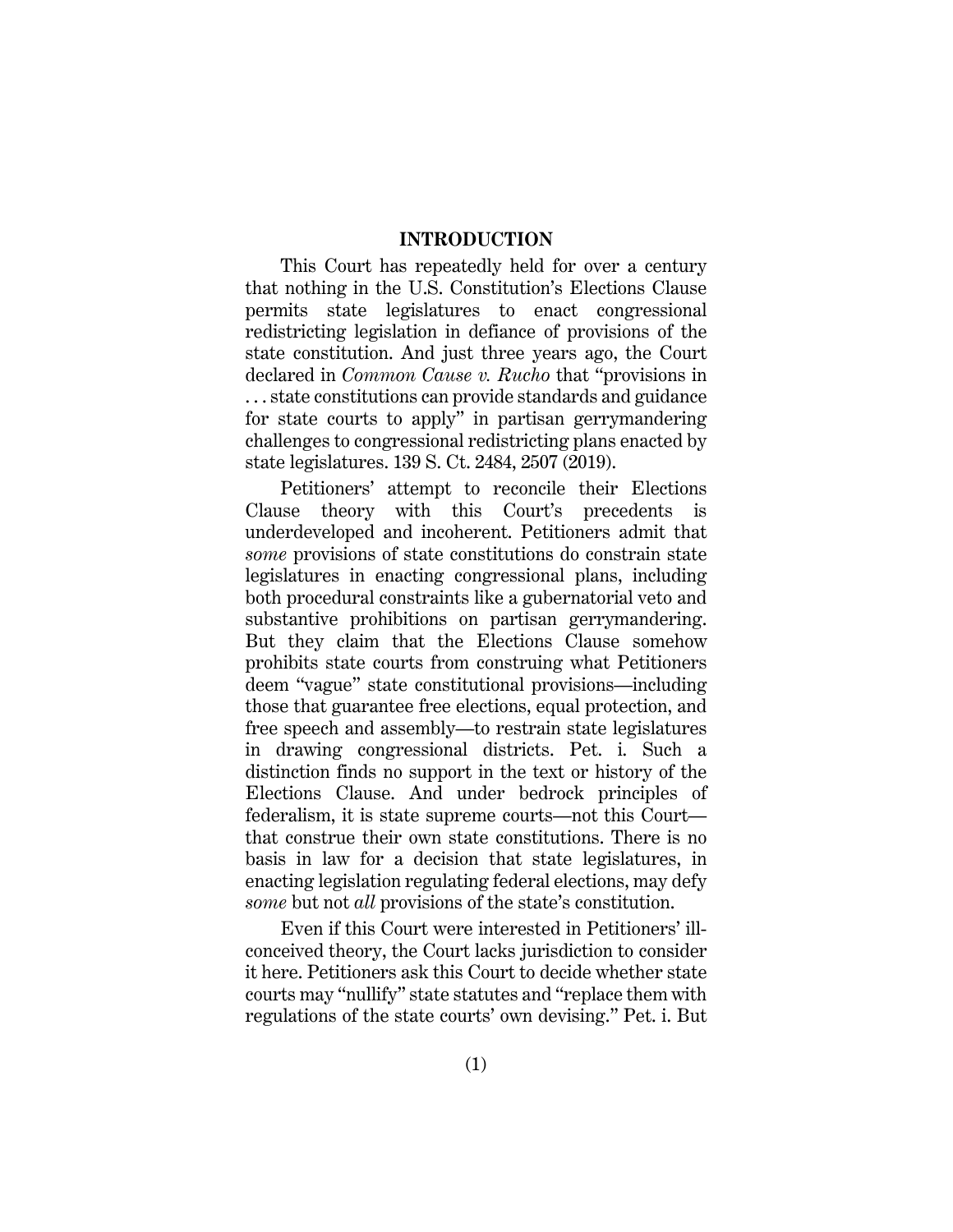<span id="page-8-0"></span>this Court has jurisdiction only to review "[f]inal judgments or decrees rendered by the highest court of a State in which a decision could be had," 28 U.S.C. § 1257(a), and the validity of the state court's replacement map is pending in North Carolina's Supreme Court right now.

Beyond the lack of jurisdiction, this case is a poor vehicle to consider the question presented because North Carolina statutes enacted by the General Assembly itself authorize state court review of redistricting legislation, and further authorize state courts to adopt interim remedial plans under specified circumstances, as the trial court did here. In other words, Petitioners' Elections Clause theory, even if adopted, would get them nowhere because they do not dispute that the Elections Clause allows a state "legislature" to invite judicial participation.

In any event, Petitioners' theory does not merit this Court's review. The constitutional text and history, as well as overwhelming precedent from this Court, refute the notion that the Elections Clause gives state legislatures free rein to regulate federal elections without regard to state constitutions, as construed by state courts. Congress, moreover, has exercised its own Elections Clause authority both to mandate that congressional plans must comply with substantive state constitutional provisions and to authorize court-drawn remedial plans. And there is no division among lower courts on the question presented. To the contrary, Petitioners' reading of the Elections Clause threatens to upend centuries of settled practice in American elections. The Court should deny certiorari.

#### **STATEMENT**

#### **A. North Carolina's 2021 Congressional Map**

1. Since 2010, "[t]he General Assembly's intentional redistricting for partisan advantage has been subject to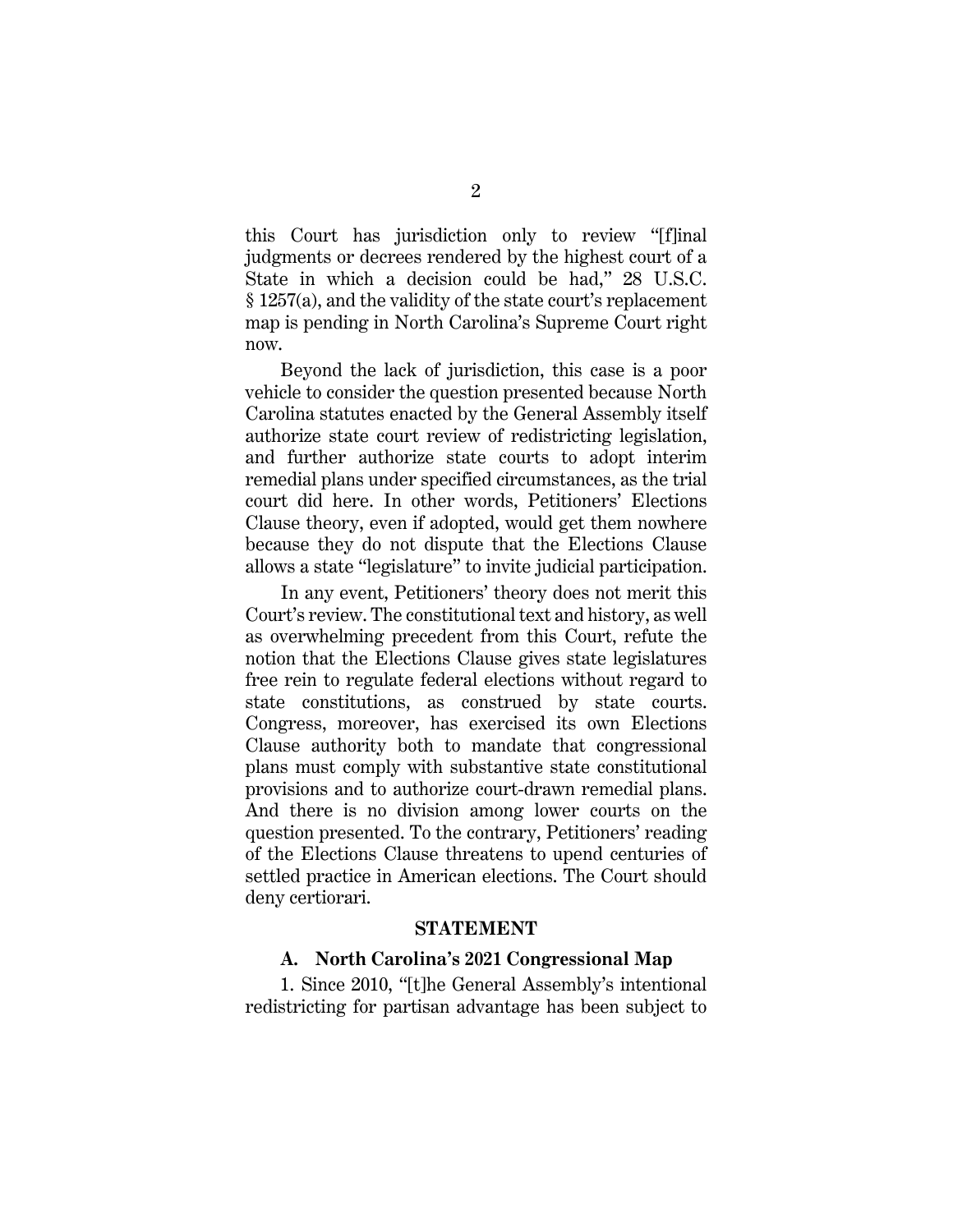<span id="page-9-3"></span><span id="page-9-1"></span>judicial review in multiple cases." Pets.' Stay Mot. Appendix ("Stay App'x") 328(a). In 2016, federal courts invalidated North Carolina's 2011 congressional and state legislative maps as racial gerrymanders in violation of the U.S. Constitution. *Harris v. McCrory*, 159 F. Supp. 3d 600, 604–05 (M.D.N.C. 2016), *aff'd sub nom.*, *Cooper v. Harris*, 137 S. Ct. 1455 (2017); *Covington v. North Carolina*, 316 F.R.D. 117, 176–78 (M.D.N.C. 2016), *aff'd*, 137 S. Ct. 2211 (2017). In 2019, North Carolina courts invalidated the General Assembly's remedial maps as partisan gerrymanders in violation of the North Carolina Constitution. *Harper v. Lewis*, No. 19 CVS 12667, 2019 N.C. Super. LEXIS 122 (N.C. Super. Ct. Oct. 28, 2019); *Common Cause v. Lewis*, No. 18 CVS 014001, 2019 WL 4569584 (N.C. Super. Ct. Sept. 3, 2019).

<span id="page-9-2"></span><span id="page-9-0"></span>In *Harper*, a three-judge panel of the North Carolina Superior Court enjoined the 2016 congressional map as an unconstitutional partisan gerrymander under North Carolina's Free Elections Clause, Equal Protection Clause, and Free Speech and Assembly Clauses. *See* 2019 N.C. Super. LEXIS 1227. The legislative defendants there, many of whom are also Petitioners here, did not seek appellate review, and North Carolina held its 2020 congressional elections under a remedial map enacted after the injunction.

2. Following the 2020 census, the General Assembly enacted new congressional, state House, and state Senate maps on November 4, 2021, all passed along strict partyline votes. Stay App'x 324a-327a. As the trial court later found, while North Carolina "gained an additional congressional seat as a result of population growth that came largely from the Democratic-leaning . . . areas, the number of anticipated Democratic seats under the enacted map actually decrease[d], with only three anticipated Democratic seats, compared with the five seats that Democrats won in the 2020 election." *Id.* at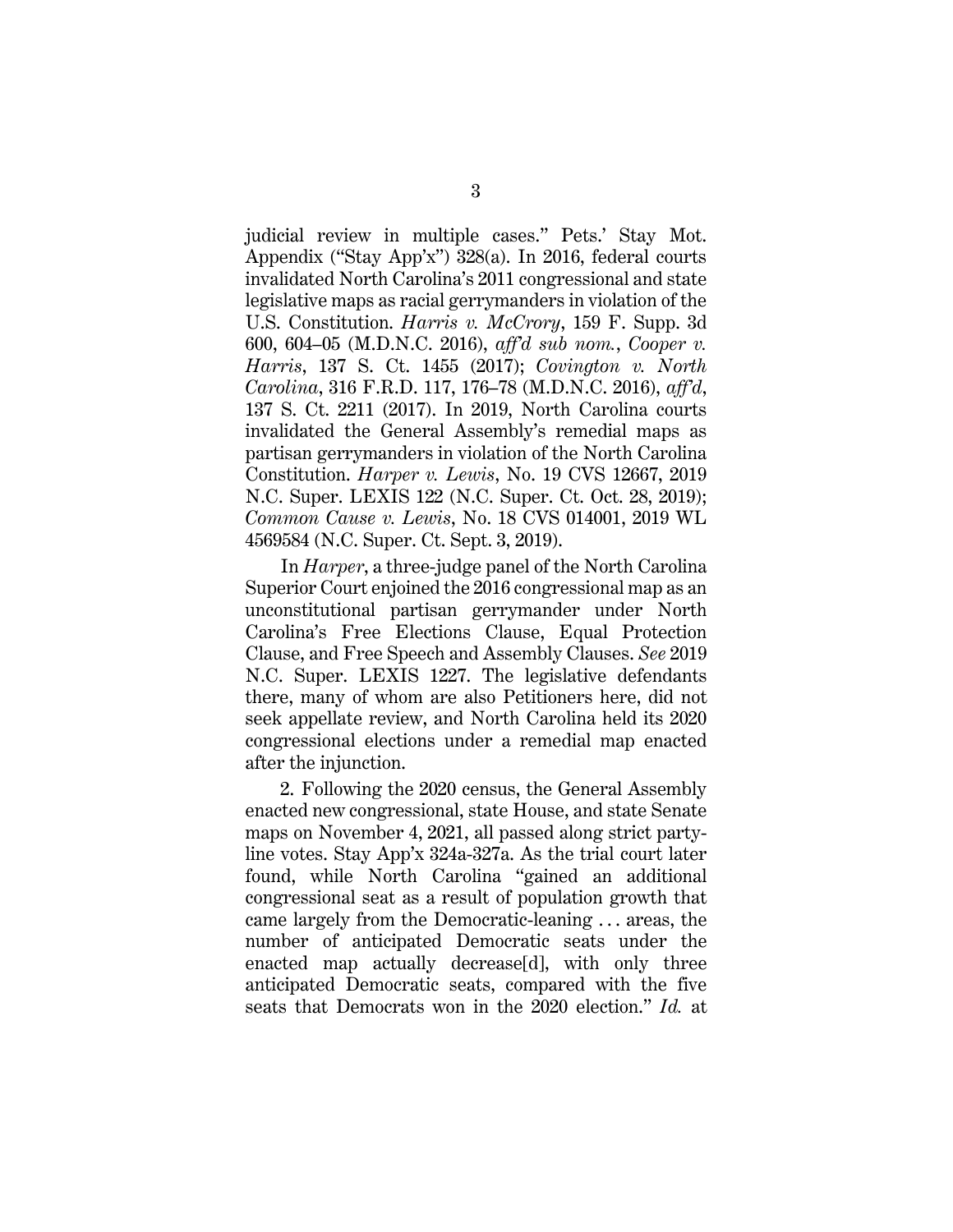345a. The congressional map accomplished this result largely by "splitting the Democratic-leaning counties of Guilford, Mecklenburg, and Wake among three congressional districts each," despite there being "no population-based reason to" do so. *Id.* at 345a-346a.

#### **B. Proceedings Below**

1. *Harper* Respondents are 25 individual North Carolina voters residing in all 14 congressional districts under the 2021 map. Several were plaintiffs in *Harper v. Lewis*, the 2019 case that successfully challenged the 2016 congressional map as a partisan gerrymander under the North Carolina Constitution. *Harper* Respondents filed this action on November 18, 2022, asserting claims exclusively under the North Carolina Constitution's Free Elections Clause, Equal Protection Clause, and Free Speech and Assembly Clauses.

Pursuant to a North Carolina statute authorizing "action[s] challenging the validity of ... congressional districts" in North Carolina courts, North Carolina Supreme Court Chief Justice Paul Newby appointed a panel of three trial-court judges to hear the case. N.C. Gen. Stat. § 1-267.1. *Harper* Respondents' case was consolidated with *N.C. League of Conservation Voters v. Hall*, No. 21 CVS 015426, and Respondent Common Cause intervened. The consolidated cases presented claims only under the North Carolina Constitution.

<span id="page-10-0"></span>The trial court denied Respondents' motions for a preliminary injunction on December 2, but on December 8 the North Carolina Supreme Court reversed, granted a preliminary injunction, stayed the candidate filing period, and postponed the state's primaries to May 17, 2022. The state high court directed the trial court to conduct further proceedings and issue a final judgment by January 11.

2. Following a four-day bench trial, the trial court issued a final judgment finding that the state's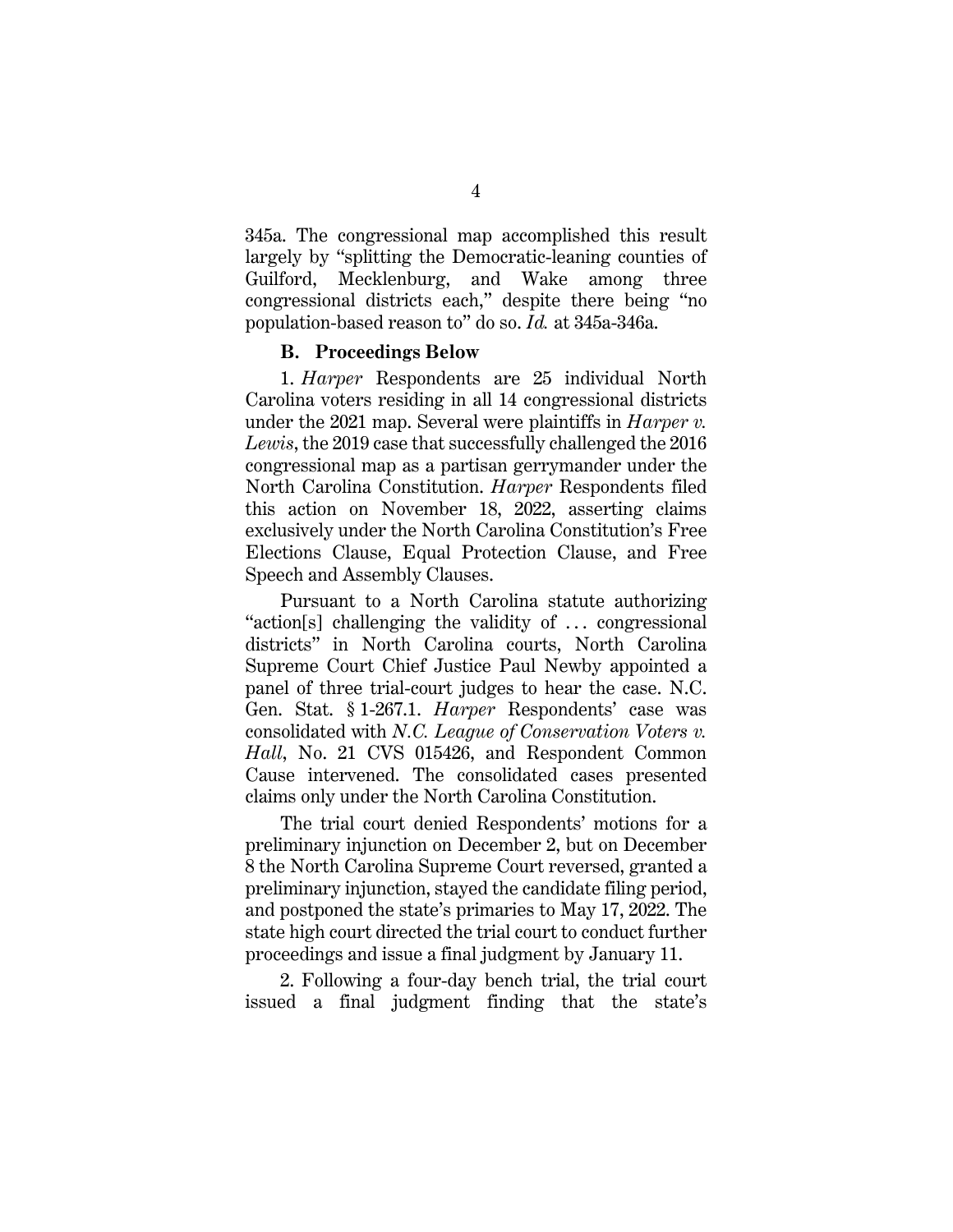congressional, state house, and state senate redistricting plans were extreme partisan gerrymanders. Based on the analyses of Respondents' experts, the court found that the 2021 congressional map was an "intentional, and effective, pro-Republican partisan redistricting" that locked in ten Republican seats. Stay App'x 351a, 445a. Both the plan as a whole and each individual district was "the product of intentional, pro-Republican partisan redistricting." *Id.* at 351a (statewide); *see id.* at 462a-483a (district-by-district).

For example, the trial court found that the enacted map was "more carefully crafted to favor Republicans than at least 99.9999%" of all possible North Carolina district maps following the legislature's criteria. *Id.* at 361a-362a. Likewise, the court found that "[t]he enacted map sticks at 4 Democrats and 10 Republicans despite large shifts in the statewide vote fraction across a wide variety of elections, in elections where no nonpartisan map would elect as few as 4 Democrats and many would elect 7 or 8." *Id.* at 351a.

The trial court further found that the enacted map "reduce[d] the anticipated number of Democratic seats, disadvantaging Democratic voters, by splitting the Democratic-leaning counties of Guilford, Mecklenburg, and Wake among three congressional districts each." *Id.* at 345a-346a. This "'cracking and packing' of Democratic voters in Guilford, Mecklenburg, and Wake counties has 'ripple effects throughout the map.'" *Id.* at 347a.

<span id="page-11-0"></span>Petitioners "offered no defense of the 2021 Congressional Plan." *Id.* at 445a. Nevertheless, after finding that the maps were partisan gerrymanders, the trial court entered judgment for Petitioners, principally on the theory that Respondents' claims were nonjusticiable under the North Carolina Constitution. *Id.* at 540a-547a. The trial court's final judgment did not address whether invalidating the congressional plan would violate Article I, Section 4 the U.S. Constitution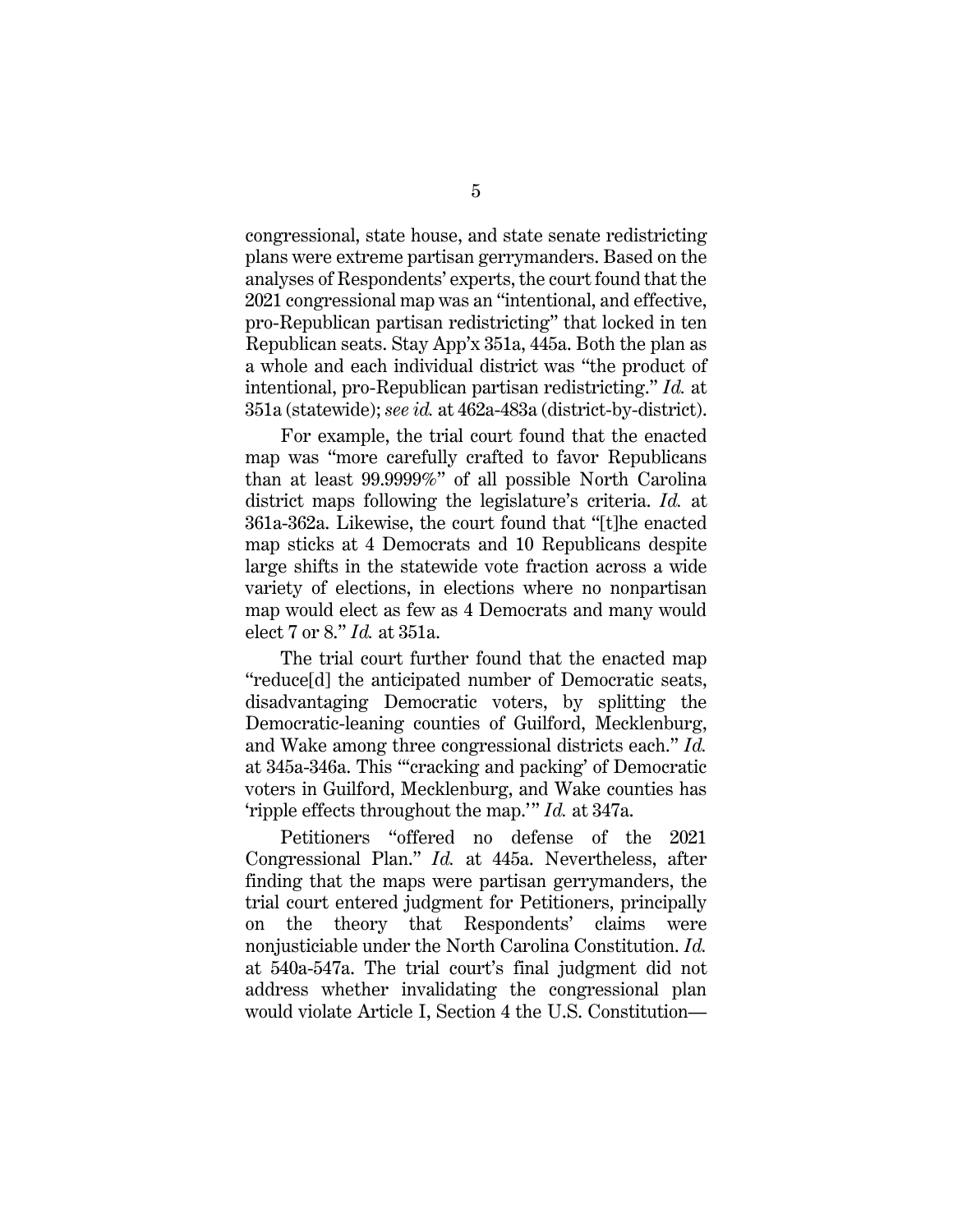an argument Petitioners did not raise in their post-trial briefing.

3. The North Carolina Supreme Court reversed. In a February 4 order supplemented by an opinion on February 14, the state high court "adopted in full" the trial court's "extensive and detailed factual findings" regarding the partisan intent and effect of all three 2021 maps. Pet. App. 125a. But the North Carolina Supreme Court held the trial court was wrong to reject Respondents' claims as nonjusticiable under North Carolina law. The state supreme court concluded that such claims are justiciable under North Carolina's Free Elections Clause (which has no federal counterpart) and its Equal Protection Clause and Free Speech and Assembly Clauses (which the North Carolina Supreme Court has long interpreted to provide "greater protections" than their federal counterparts, *id.* at 99a). *See id.* at 97a-99a, 103a-105a. Thus, based on the trial court's factual findings, the state supreme court held that "the 2021 congressional map constitutes partisan gerrymandering that, on the basis of partisan affiliation, violates plaintiffs' fundamental right to substantially equal voting power" under the above provisions in the North Carolina Constitution. *Id.* at 125a.

The North Carolina Supreme Court canvassed the history of North Carolina's Free Elections Clause, explaining that it was "included in the 1776 Declaration of Rights" and "derived from a clause in the English Bill of Rights of 1689, a product of the Glorious Revolution of 1688." *Id.* at 91a-92a. The Clause "reflect[ed] the principle of the Glorious Revolution that those in power shall not attain 'electoral advantage' through the dilution of votes and that representative bodies—in England, parliament; here, the legislature—must be 'free and lawful.'" *Id.* at 93a (quoting Gary S. De Krey, *Restoration and Revolution in Britain: A Political History of the Era of*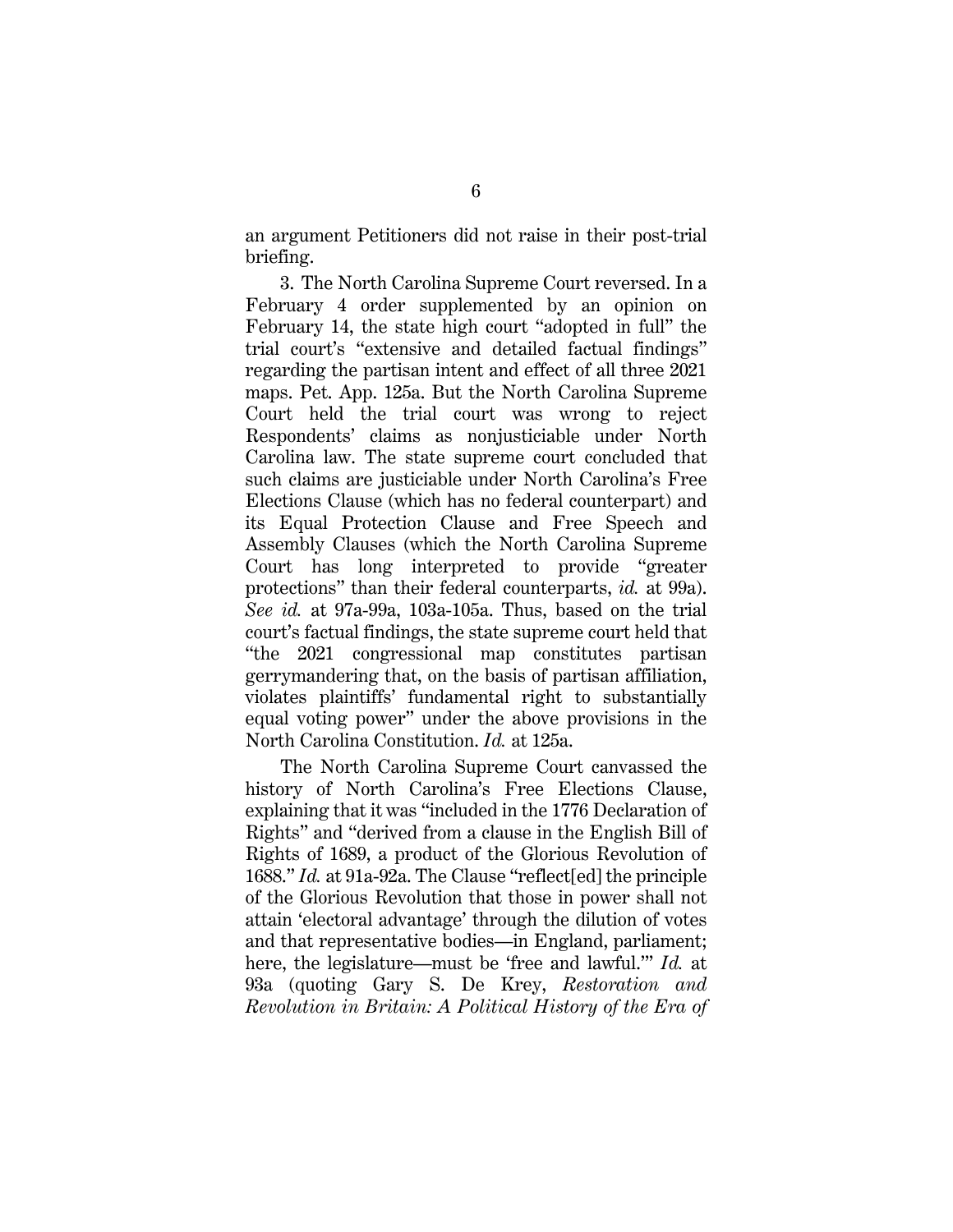*Charles II and the Glorious Revolution* 250 (2007)). The court also invoked the state constitution's Equal Protection Clause, which the court had two decades ago applied to invalidate redistricting plans and had held extends more broadly than the corresponding federal clause. Pet. App. 74a-77a, 97a-102a (citing *Stephenson v. Bartlett*, 355 N.C. 354 (2002)). The court further relied on North Carolina's guarantees of free speech and assembly, citing prior authority "constru[ing]" these protections "more expansively" than the First Amendment. *Id.* at 104a.

Under these principles, the court held that North Carolina's redistricting plans must give "voters of all political parties substantially equal opportunity to translate votes into seats across the plan." *Id.* at 110a-111a. And though the court did "not believe it prudent or necessary to . . . identify an exhaustive set of metrics or precise mathematical thresholds which conclusively demonstrate or disprove the existence of an unconstitutional partisan gerrymander," it identified "multiple reliable ways of" evaluating these claims, including "mean-median difference analysis; efficiency gap analysis; close-votes, close-seats analysis; and partisan symmetry analysis." *Id.* at 110a.

In resolving the justiciability issue, the state high court explicitly held that North Carolina's political question doctrine differs from the federal doctrine. *See id.* at 63a-64a ("federal cases" interpreting the "[f]ederal justiciability doctrines" are "not controlling"). The court observed that in several prior decisions it had enforced state constitutional provisions, including North Carolina's Equal Protection Clause, to strike down redistricting plans that would not have violated the corresponding provisions of the U.S. Constitution. *Id.* at 98-99a. And the court identified "several manageable standards for evaluating the extent to which districting plans dilute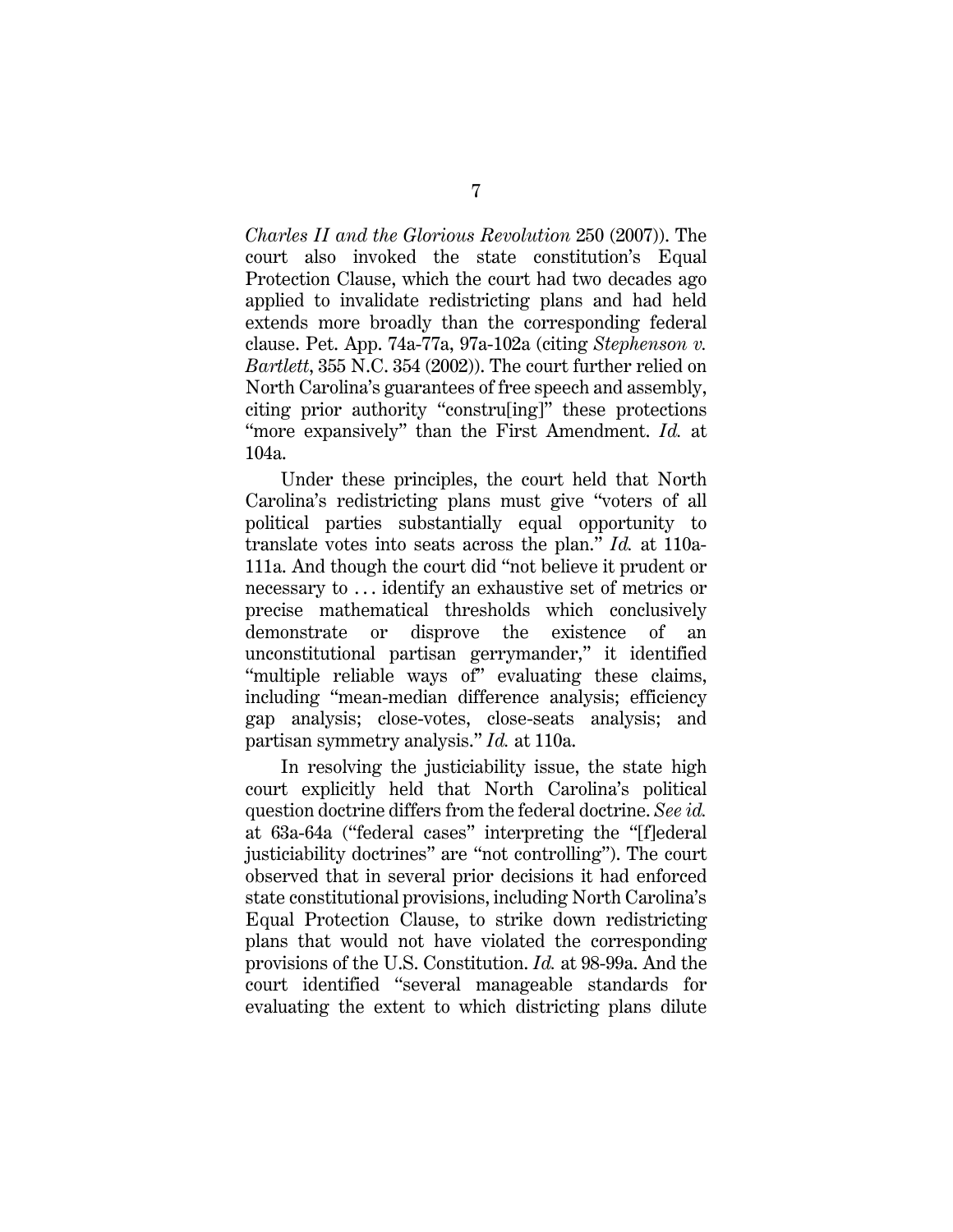votes on the basis of partisan affiliation," such that partisan gerrymandering claims "do not require the making of 'policy choices and value determinations'" as a matter of North Carolina law. *Id.* at 145a (quoting *Bacon v. Lee*, 353 N.C. 696, 717 (2001)).

<span id="page-14-3"></span><span id="page-14-2"></span><span id="page-14-1"></span><span id="page-14-0"></span>The state high court also rejected Petitioners' argument that the U.S. Constitution's Elections Clause, U.S. Const. art. I, § 4, forbids state courts from reviewing the validity of a legislatively enacted congressional redistricting plan under the state constitution. Pet. App. 121a-122a. The court highlighted that this argument "was not presented at the trial court," *id.* at 121a; while Petitioners had raised the Elections Clause argument in opposing a preliminary injunction, they did not raise it during the merits phase. Regardless, the argument was "inconsistent with nearly a century of precedent of the Supreme Court of the United States affirmed as recently as 2015," and was "repugnant to the sovereignty of states, the authority of state constitutions, and the independence of state courts." *Id*. The state supreme court cited "a long line of decisions" from this Court holding that "state courts may review state laws governing federal elections to determine whether they comply with the state constitution," including *Smiley v. Holm*, 285 U.S. 355 (1932); *Growe v. Emison*, 507 U.S. 25 (1993); and *Arizona State Legislature v. Arizona Independent Redistricting Commission*, 576 U.S. 787 (2015). Petitioners' theory also "contradicts the holding of" this Court in *Rucho v. Common Cause*, which declared that "'[p] rovisions in ... *state constitutions* can provide standards and guidance for *state courts* to apply'" in evaluating partisan gerrymandering challenges to congressional plans. Pet. App. 121a (alteration and emphasis in original) (quoting 139 S. Ct. at 2507).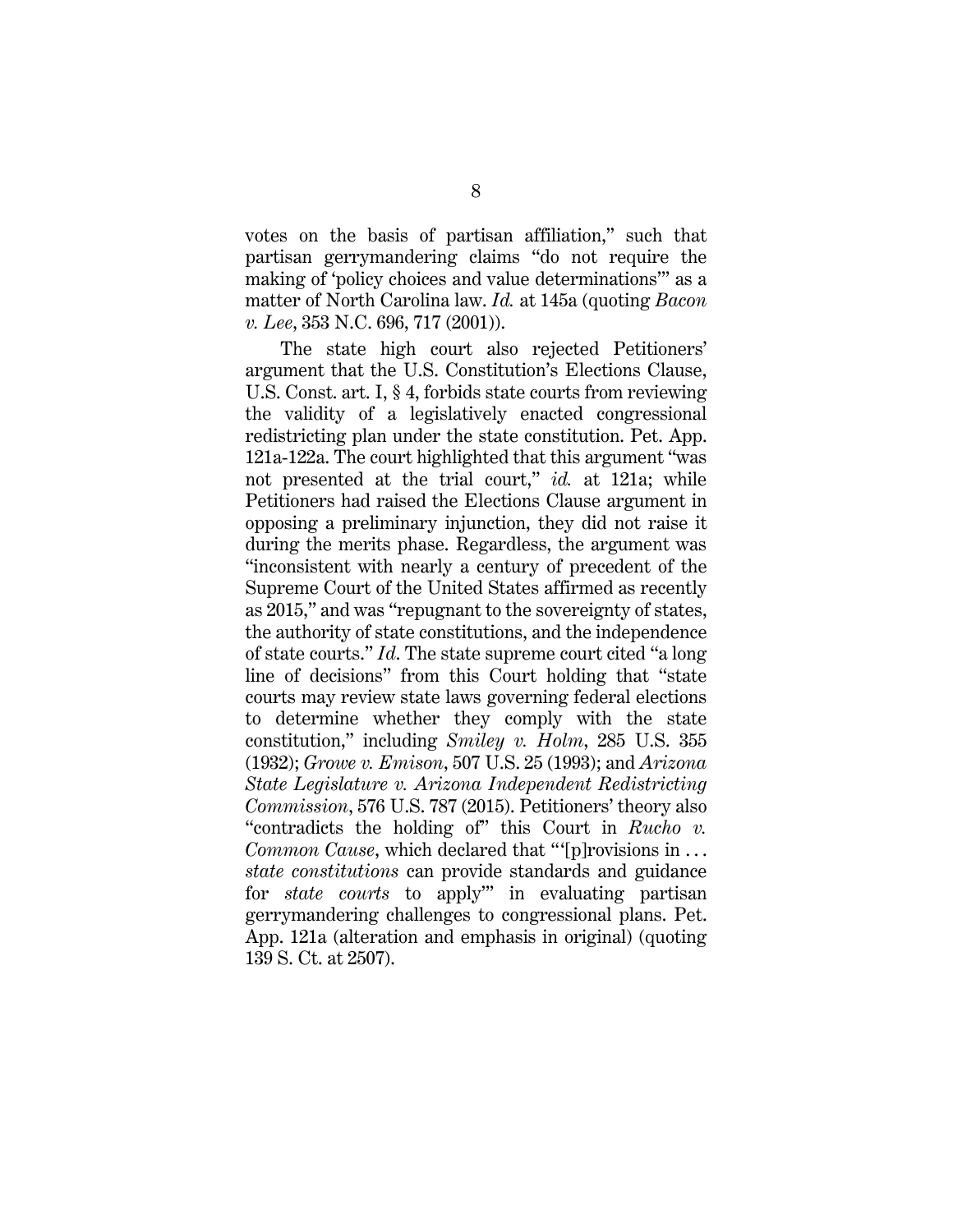Justice Morgan, joined by Justice Earls, wrote separately to emphasize the "dispositive strength of [North Carolina's] Free Elections Clause." *Id.* at 144a.

Chief Justice Newby, joined by Justices Berger Jr. and Barringer, dissented, expressing the view that partisan gerrymandering does not violate the North Carolina Constitution. *Id.* at 145a. The dissenters did not, however, dispute any of the trial court's factual findings, *see id.* at 10a, and did not express any disagreement with the majority's determination that its decision was consistent with the federal Elections Clause.

<span id="page-15-0"></span>4. The North Carolina Supreme Court then remanded for remedial proceedings pursuant to the North Carolina statute that governs the replacement of congressional maps declared unconstitutional by North Carolina courts. That law, N.C. Gen. Stat. § 120-2.4, requires courts to give the legislature two weeks to enact a remedial plan, and then authorizes the court to impose its own interim districting plan if necessary to remedy any defects identified by the court. The North Carolina Supreme Court's February 4 order remanded the case to the trial court for a remedial phase that gave the General Assembly the prescribed two weeks; authorized the other parties to propose their own proposed remedial maps at the same time; and instructed the trial court to adopt compliant maps by noon on February 23. *Id.* at 232a.

The General Assembly enacted a remedial congressional map that passed on strict party-line votes and replicated key unconstitutional features of the invalidated 2021 map. For example, the trial court had found that one feature of the 2021 plan's extreme partisan gerrymandering was the "creation of three safe Republican districts in the Piedmont Triad area." Stay App'x 459a-460a. The enacted remedial map did the same thing.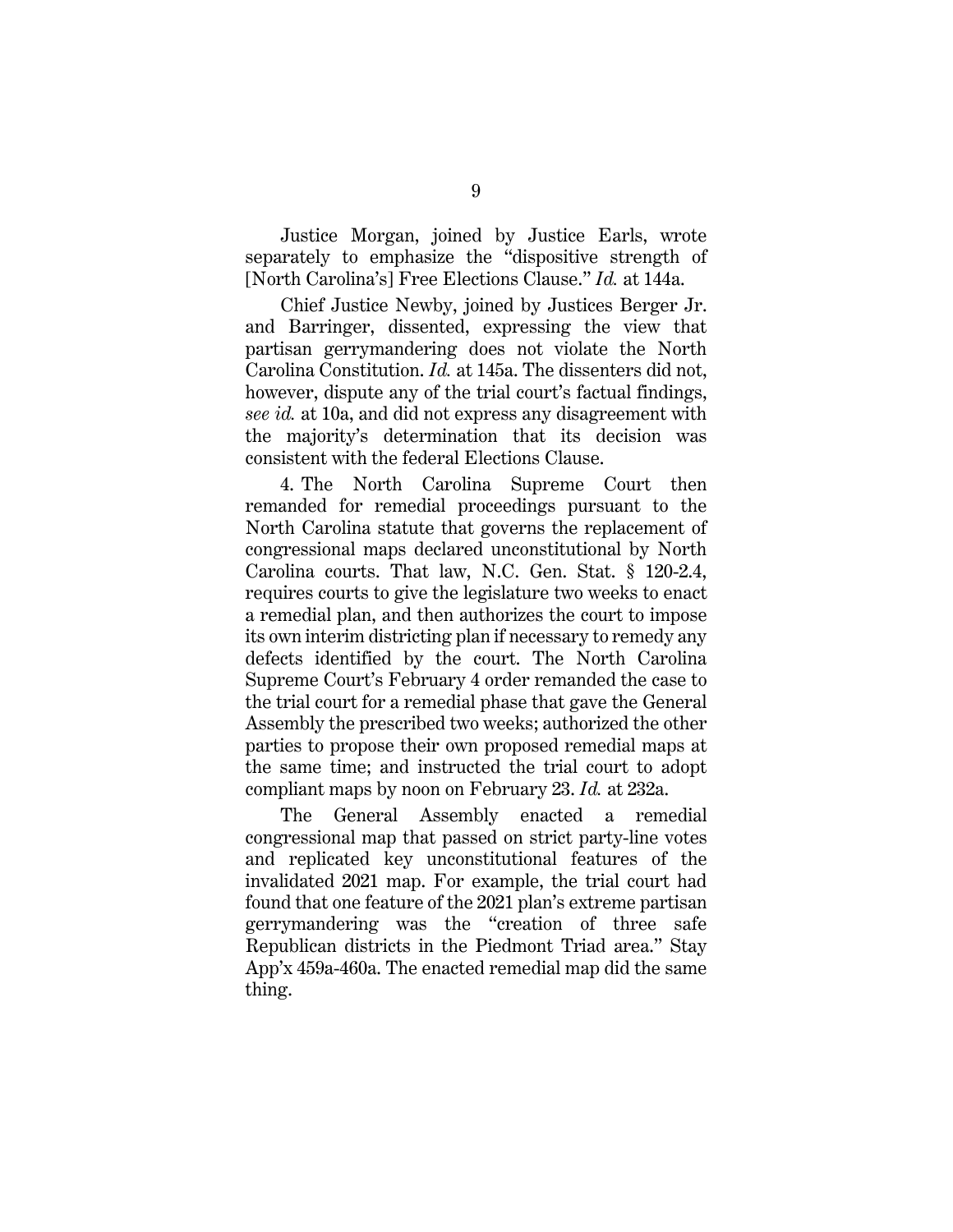5. On February 23, the trial court issued a final order adopting the General Assembly's remedial state legislative maps but finding that its remedial congressional map again violated the North Carolina Constitution. Pet. App. 270a-305a. The trial court and its special masters explained that the congressional map failed relevant tests identified by the state supreme court. *Id.* at 279a-280a, 301a-303a. The court accordingly adopted an interim congressional map proposed by the special masters. *Id.* at 293a. To comply with North Carolina's statute governing the remedial process in redistricting challenges, the special masters and an assistant began with the General Assembly's enacted remedial map and "modif[ied] [it] … to bring it into compliance with the Supreme Court's order," rather than drawing an entirely new map or adopting one of the parties' proposed alternatives. *Id.* at 292a (citing N.C. Gen. Stat. § 120-2.4(a1)); *see id.* at 302a-303a. [1](#page-16-0)

6. Petitioners appealed and moved to stay the trial court's order adopting the remedial interim congressional map; respondents did the same for the remedial state senate maps. The North Carolina Supreme Court denied all stay motions the same day, with no noted dissents. *Id.* at 245a-246a. The appeals on the merits, however, remain pending in the North Carolina Supreme Court, with briefing expected to conclude this summer.

Petitioners then moved in this Court for a stay of the North Carolina Supreme Court's ruling or, in the alternative, for certiorari and a stay pending resolution of the merits. The Court denied Petitioners' application. 142 S. Ct. 1089.

<span id="page-16-0"></span><sup>&</sup>lt;sup>1</sup> The special masters explained that the two assistants whom Petitioners sought to disqualify played no role in the drawing of the interim map. *Id.* at 303a.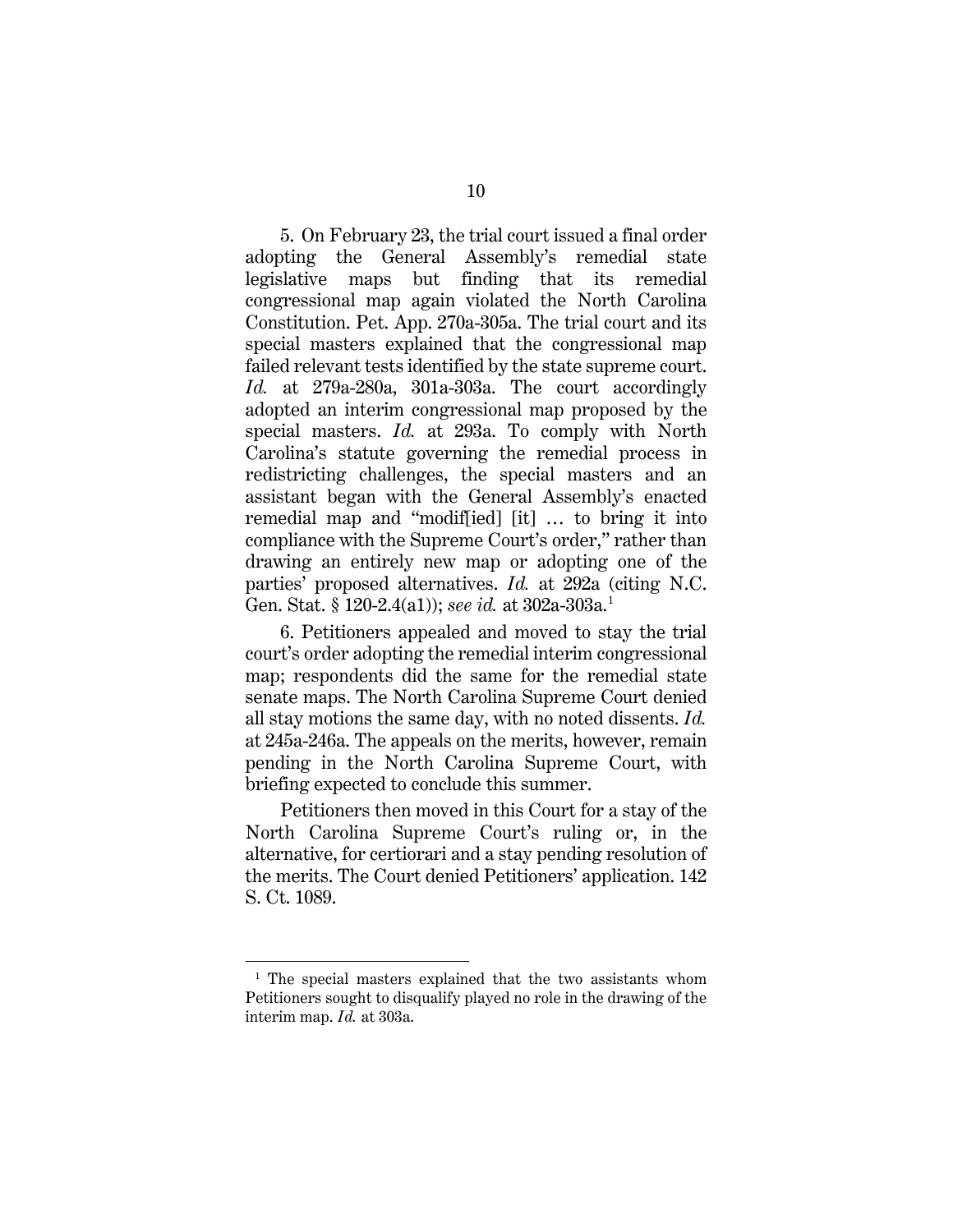Petitioners argued in their stay briefing to the North Carolina Supreme Court that the imposition of the remedial congressional map violated the Elections Clause, and have indicated as part of their proposed record on appeal that they intend to raise their Elections Clause argument in their merits briefing this summer before the North Carolina Supreme Court.

#### **REASONS TO DENY THE PETITION**

Certiorari should be denied for numerous reasons. This Court lacks jurisdiction because the petition seeks review of interlocutory orders, including an order of the state trial court that is currently on appeal to the North Carolina Supreme Court. Beyond that, this case is a poor vehicle to address whether the federal Elections Clause forbids state courts from reviewing the constitutional validity of legislatively enacted congressional plans, because statutes enacted by the North Carolina General Assembly specifically authorize state courts to do so. In all events, Petitioners' Elections Clause theory lacks merit. It is contrary to the constitutional text and history, over a century of this Court's precedent, and settled federalism principles recognizing the unfettered prerogative of state supreme courts to interpret their own state constitutions. Petitioners' newfound argument that the Elections Clause allows state legislatures to disregard some but not all provisions of state constitutions in regulating federal elections does not warrant this Court's plenary review.

## <span id="page-17-0"></span>**A. This Court Lacks Jurisdiction Under 28 U.S.C. § 1257(a).**

Congress has limited this Court's review of state court decisions to "[f]inal judgments or decrees rendered by the highest court of a State in which a decision could be had." 28 U.S.C. § 1257(a). A state court judgment must be final "in two senses: it must be subject to no further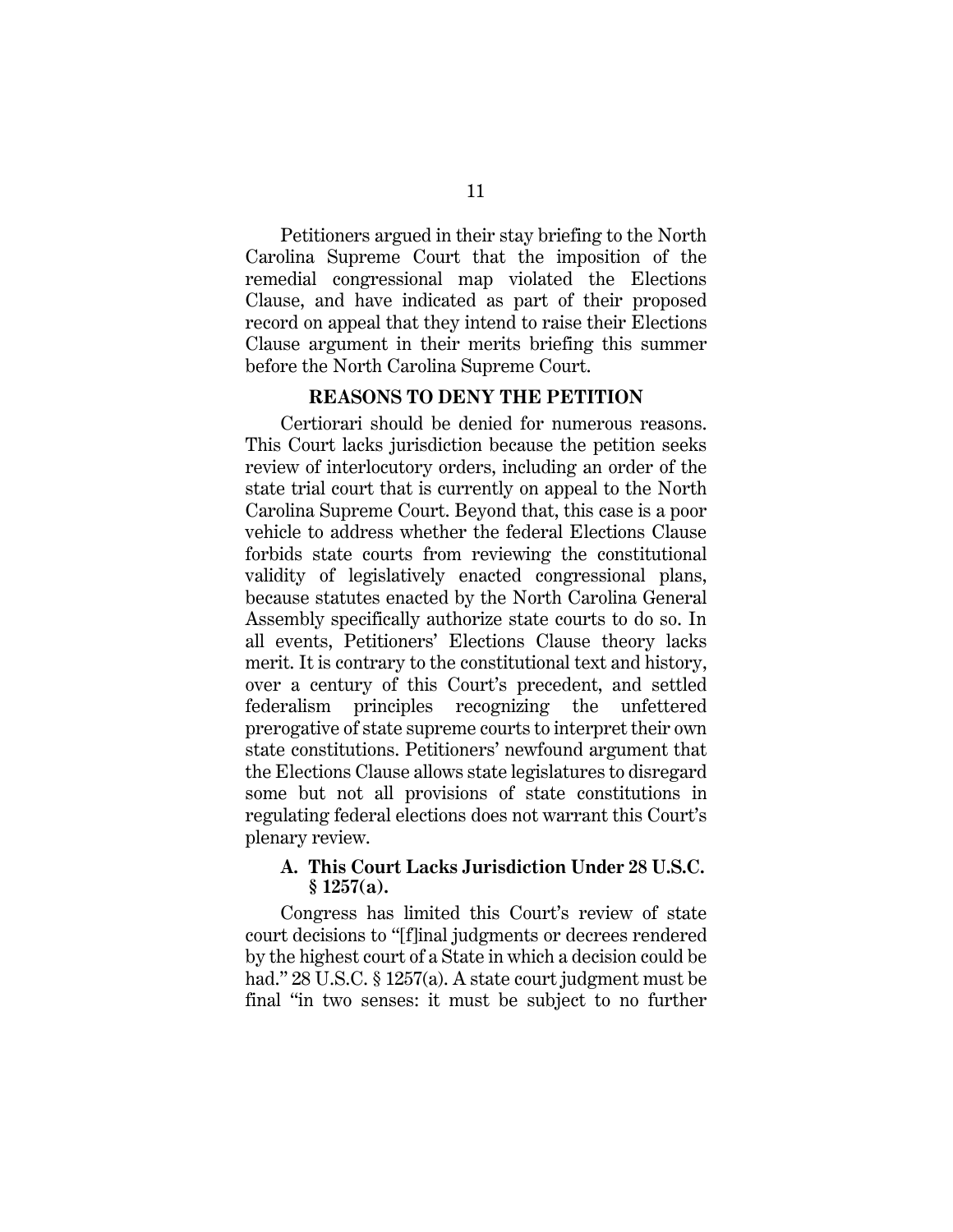review or correction in any other state tribunal; it must also be final as an effective determination of the litigation and not of merely interlocutory or intermediate steps therein." *Market St. Ry. v. Railroad Comm'n of Cal.*, 324 U.S. 548, 551 (1945). The decisions below are final in neither sense, depriving of this Court of jurisdiction.

## <span id="page-18-0"></span>*1. The decisions below are not final judgments.*

None of the decisions on which Petitioners seek review constitutes a final judgment reviewable by this Court under § 1257(a).

<span id="page-18-1"></span>Petitioners seek review of the North Carolina Supreme Court's February 4 order and February 14 opinion declaring the General Assembly's 2021 congressional plan unconstitutional. Pet. 5. These decisions do not constitute an "effective determination of the litigation," *Market St. Ry.*, 324 U.S. at 551, because they resulted in a remand to the trial court for further proceedings to "oversee the redrawing of the maps by the General Assembly or, if necessary, by the court." Pet. App. 9a. The decisions are quintessentially interlocutory.

These decisions, moreover, did not address the full scope of the Elections Clause issue on which Petitioners seek certiorari. The petition presents the question of whether "a State's judicial branch may nullify the regulations governing [congressional elections] *and replace them with regulations of the state courts' own devising*." Pet. i (emphasis added); *see also id.* at 31 (asserting that "the State Courts' . . . imposition of a map of their own making violates the Elections Clause."). But the North Carolina Supreme Court addressed only whether "the word 'Legislature' in [the Elections Clause] forbids state courts from *reviewing* a congressional districting [that] violates the state's own constitution." Pet. App. 121a. The state high court did not address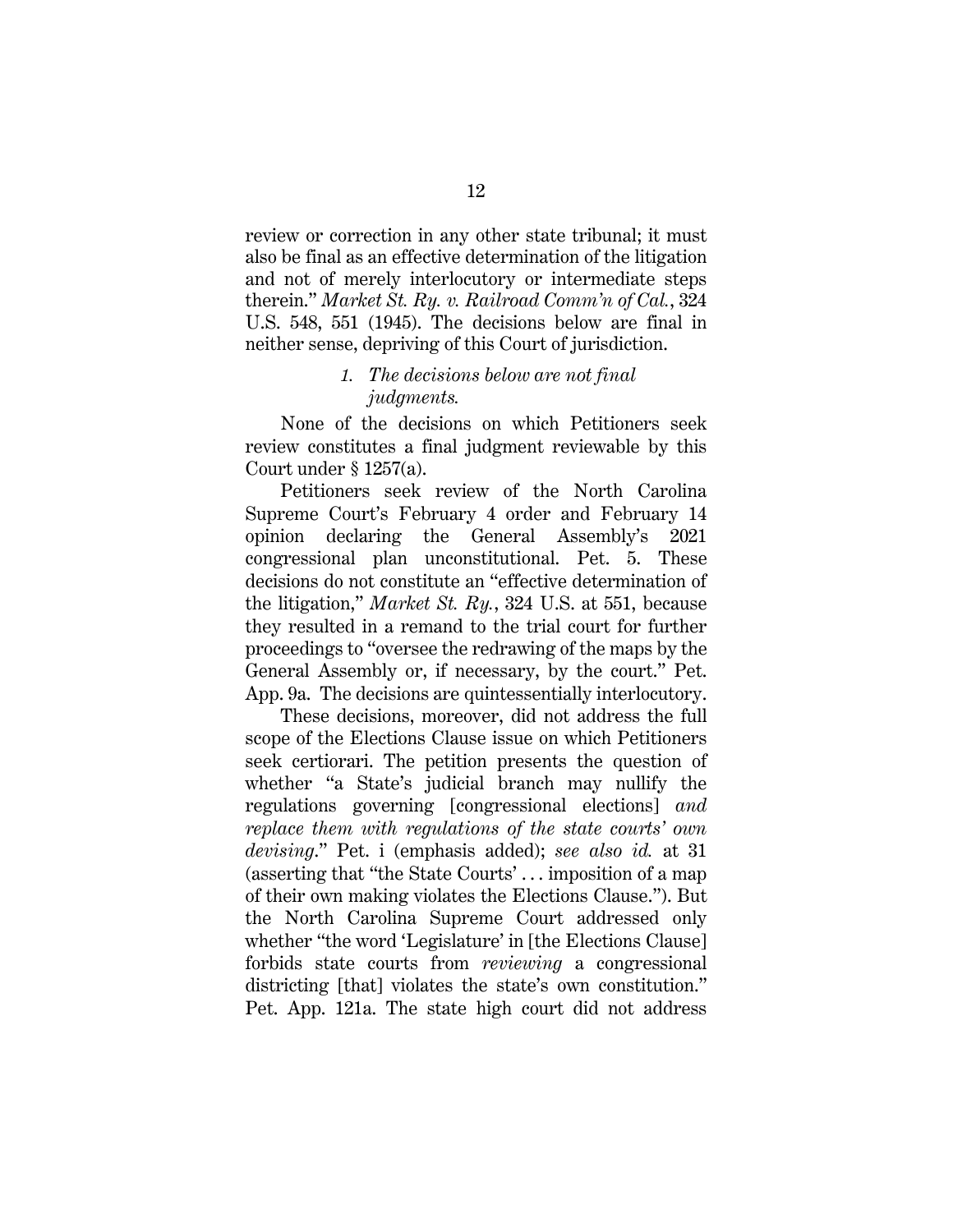whether the Elections Clause allows a state court to implement a court-drawn remedial plan.

The trial court addressed this issue in its February 23, 2022 decision on remand, but that decision is not a final judgment because it remains "subject to ... further review or correction" in the North Carolina Supreme Court. *Market St. Ry.*, 324 U.S. at 551. Indeed, Petitioners admitted that the North Carolina Supreme Court must address this issue when they moved that Court for an emergency stay pending appeal of the trial court's remand decision. *See* Pet. App. 317a ("In selecting its own remedial congressional map the trial court is likely violating federal law. The *federal* Constitution provides that the North Carolina General Assembly is responsible for establishing congressional districts."). Nor is the North Carolina Supreme Court's February 23, 2022 order denying that emergency motion a final judgment, as Petitioners' appeal of the trial court's remand decision remains pending before the North Carolina Supreme Court. Petitioners intend to raise their Elections Clause argument, along with other potentially dispositive statelaw objections to the court-drawn remedial plan, in that yet-to-be-decided appeal.

Because the decisions below are not final judgments, this Court lacks jurisdiction.

## <span id="page-19-0"></span>*2. No exception to the final judgment rule applies.*

This case does not fit into any of the four categories of cases described in *Cox Broadcasting Corp. v. Cohn*, 420 U.S. 469, 480 (1975), in which this Court has "found finality as to the federal issue despite the ordering of further proceedings in the lower state courts," *Jefferson v. City of Tarrant*, 522 U.S. 75, 82 (1997) (citing *Cox*, 420 U.S. at 469).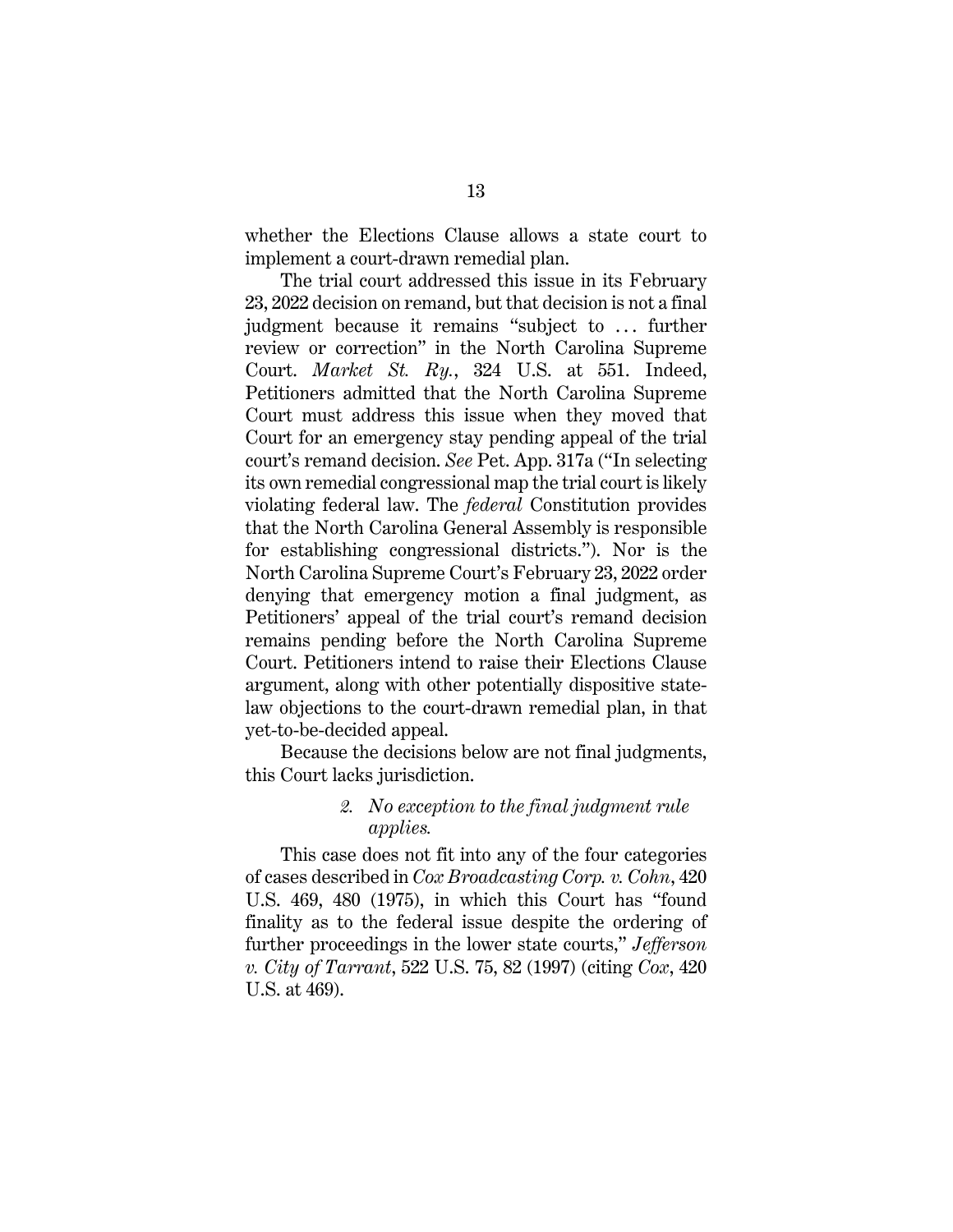Under the first two *Cox* exceptions, this Court may invoke jurisdiction where (1) a decision is final "for all practical purposes" and the "outcome of further proceedings [is] preordained," or (2) future state-court proceedings will not affect the need for decision on the federal issue. *Cox*, 420 U.S. at 479. "In the cases in [these] first two categories ... the federal issue would not be mooted or otherwise affected by the proceedings yet to be had because those proceedings have little substance, their outcome is certain, or they are wholly unrelated to the federal question." *Id.* at 478.

<span id="page-20-0"></span>Neither of these *Cox* exceptions applies to the decisions below. The North Carolina Supreme Court's February 4 order and February 14 opinion have led to further state-court proceedings that are not "wholly unrelated to the federal question" in the petition. *Id.* On the contrary, those further proceedings *concern* the federal question in the petition: whether the Elections Clause permits the North Carolina judiciary to replace the congressional map drawn by the General Assembly with a map "of the courts' own devising." Pet. i. Nor is the outcome of those proceedings "preordained," *Cox*, 420 U.S. at 479, as they could result in the North Carolina courts reimplementing the General Assembly's remedial plan or affording the General Assembly another opportunity to redraw, mooting the question of whether the Elections Clause permits state courts to draw remedial maps. The first part of Petitioners' question presented, which concerns state courts' power to review congressional plans, also is not "wholly unrelated" to, but instead is bound up in, the further remedial proceedings on remand.

The third and fourth *Cox* categories do not apply, either. Petitioners may obtain later review of all questions presented in a petition from the North Carolina Supreme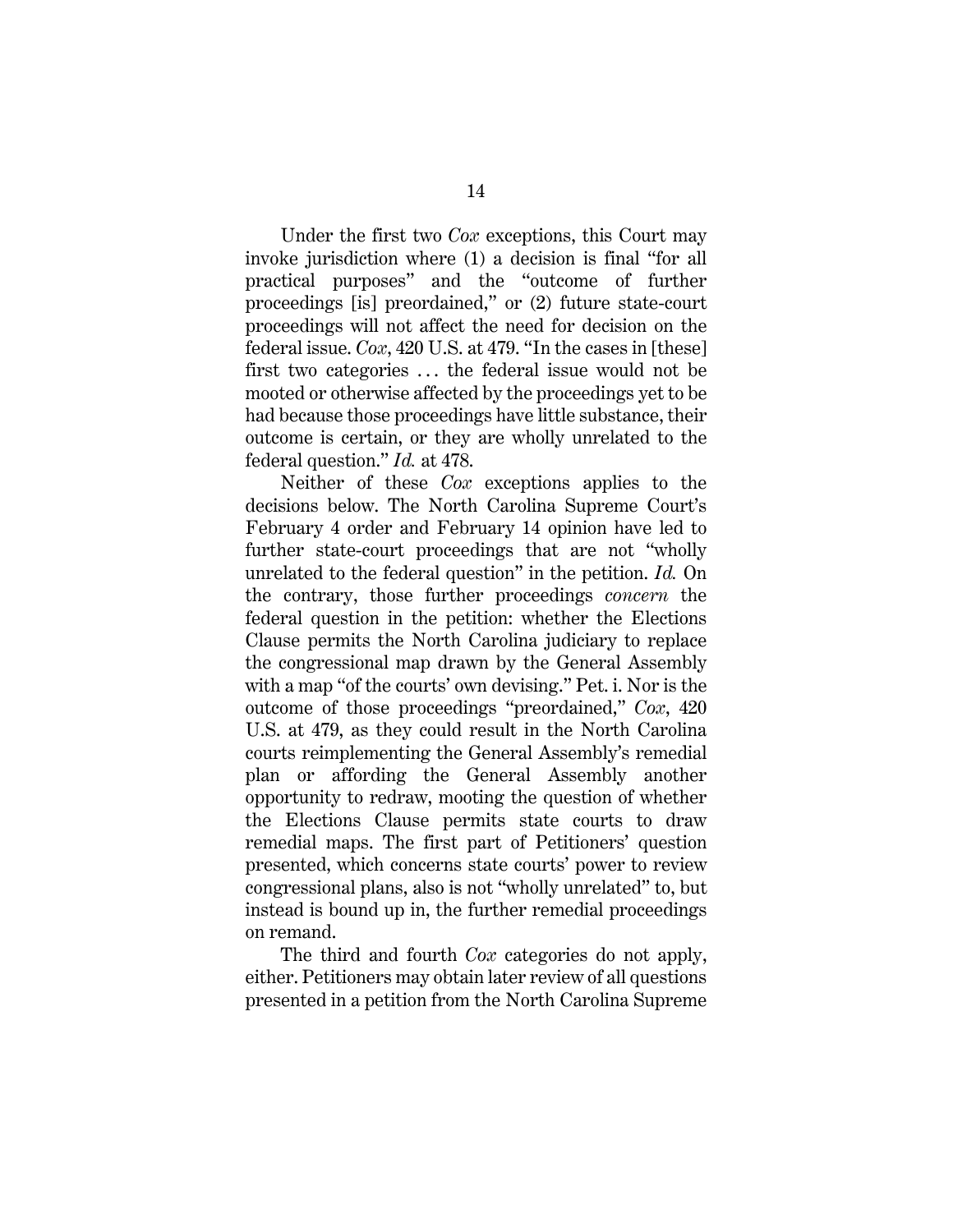Court's ultimate final judgment, and later review will not "seriously erode federal policy." *Cox*, 420 U.S. at 481-83. To the contrary, it is not possible for this Court to reinstate the 2021 congressional plan for the 2022 elections. North Carolina already conducted its congressional primaries on May 17, 2022, ensuring that any relief will not take effect until the 2024 elections. Any decision to review the case now, as opposed to after a final state court judgment, will therefore have no practical impact. There is accordingly no "sufficient justification for immediate review" that would warrant an exception to the final judgment rule. *Id.* at 478-79.

### <span id="page-21-0"></span>*3. Petitioners failed to raise their Elections Clause argument before the trial court.*

This Court lacks jurisdiction for a second reason: as the North Carolina Supreme Court held, Petitioners failed to raise their Elections Clause claim to the trial court. Pet. App. 121a. North Carolina law requires litigants to raise all arguments before the trial court, N.C. R. App. P. 10(a)(1), and the state Supreme Court's finding that Petitioners failed to preserve their argument is an independent and adequate state ground preventing this Court's review.

#### **B. This Case Is an Unusually Bad Vehicle for Petitioners' Elections Clause Theory.**

Beyond this Court's lack of jurisdiction, this case is a particularly poor vehicle because the facts do not even present the federal issue asserted in the petition. Petitioners assert that the Elections Clause gives state legislatures plenary authority over congressional redistricting without review by state courts under the state constitution. Pet. 27. But unlike other state legislatures, the North Carolina General Assembly itself has authorized North Carolina courts to review congressional redistricting plans. Indeed, the General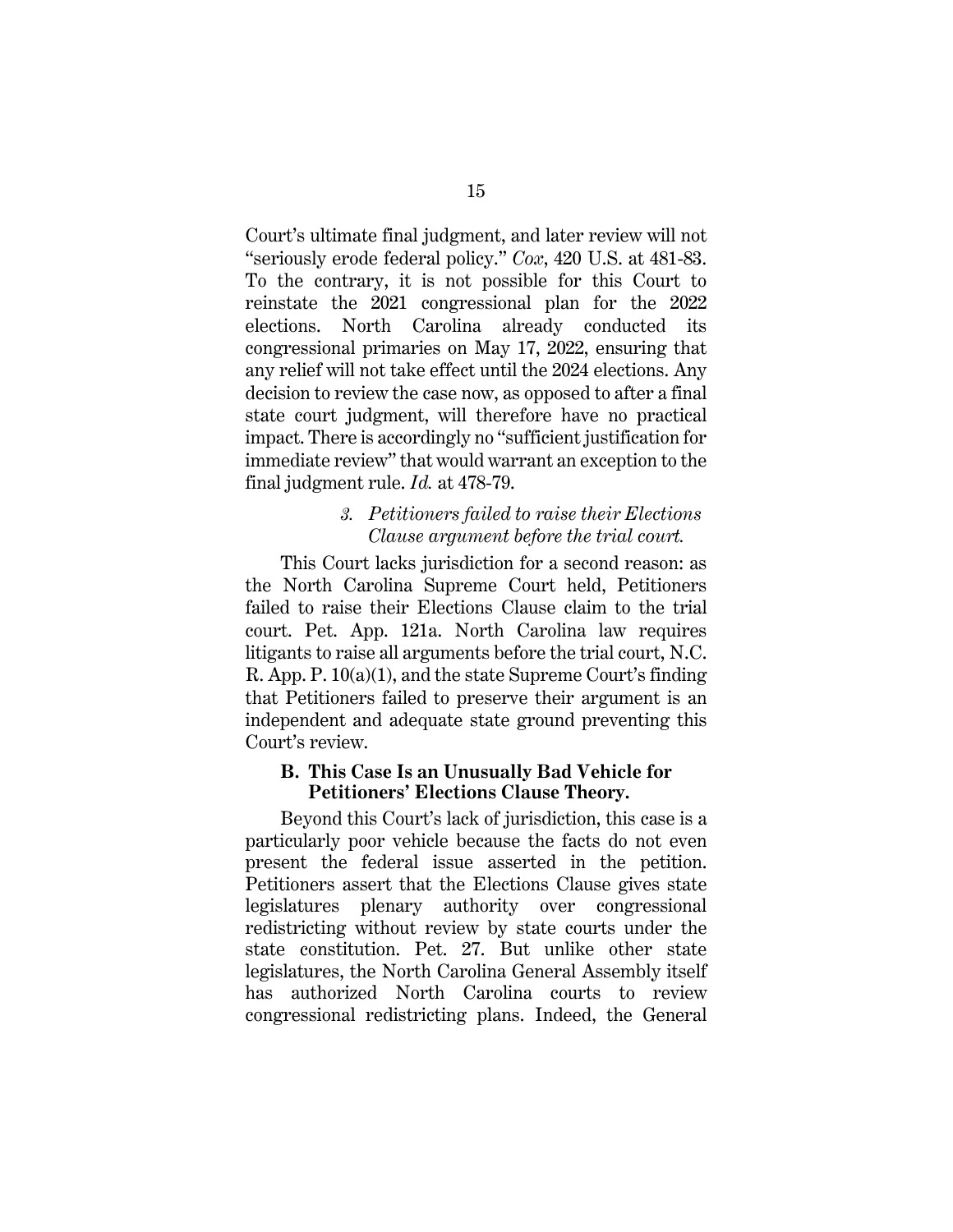<span id="page-22-0"></span>Assembly passed a statute expressly authorizing a special three-judge court to hear "action[s] challenging the validity of any act . . . that . . . redistricts . . . congressional districts," N.C.G.S.  $\S$  1-267.1(a); issue "judgment[s] declaring unconstitutional  $\ldots$  any act  $\ldots$  that  $\ldots$ redistricts . . . congressional districts," *id.* § 120-2.3; and implement "an interim districting plan" if the General Assembly does not "remedy any defects" in its plan within two weeks, *id.* § 120-2.4(a), (a1).

<span id="page-22-1"></span>This case proceeded under those statutes. Pet. App. 20a. *Every step taken by the state courts below including to invalidate the 2021 plan and replace it with an interim remedial plan—was authorized by the General Assembly itself.* Petitioners have not challenged North Carolina's judicial review statutes under the Elections Clause—not in the petition for certiorari nor in the proceedings below. They do not argue or ask the Court to hold that the Elections Clause prohibits state legislatures from making the delegation that North Carolina's legislature has made here. This case accordingly does not present the question that Petitioners *do* raise, whether the Elections Clause allows state courts to "nullify" state legislative choices. Pet. i. If this Court is inclined to take up the question of whether the Elections Clause prohibits ordinary state-court judicial review pursuant to a state's constitution, it should do so in a case where state statutes do not expressly authorize statecourt judicial review of congressional maps.

#### **C. The Decisions Below Are Correct.**

Jurisdictional and vehicle problems aside, the decisions below were correct as a matter of text, history, precedent, and constitutional structure. Nothing in the Elections Clause permits a state legislature to violate the state constitution, as construed by the state's highest court, in enacting congressional redistricting legislation no more than it permits Congress to ignore this Court's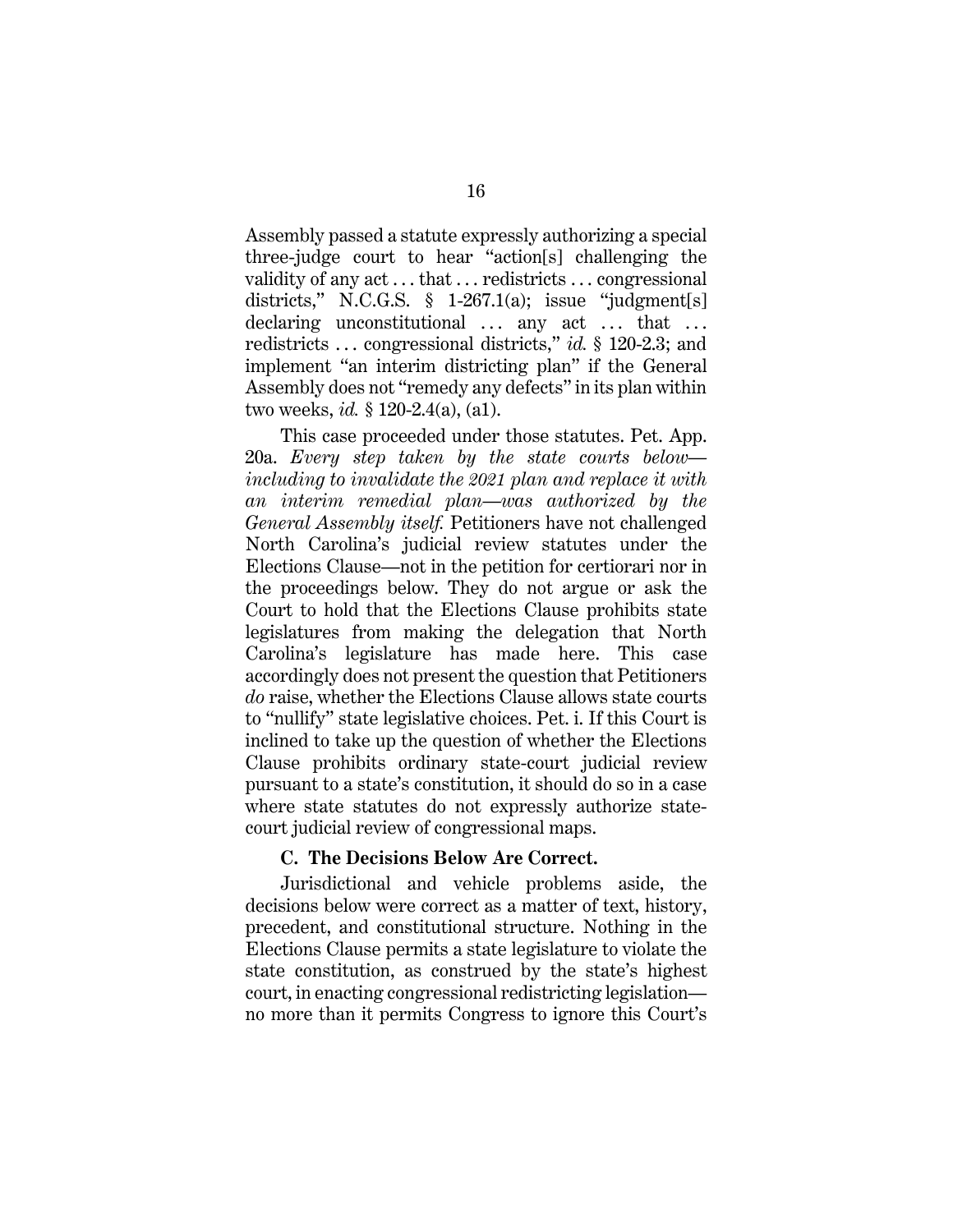decisions interpreting the U.S. Constitution. This Court has so held many times, and Petitioners present no persuasive argument for revisiting those holdings.

## *1. The text of the Elections Clause permits state judicial review under state constitutions.*

The Elections Clause provides that the "Times, Places and Manner of holding Elections for Senators and Representatives, shall be prescribed in each State by the Legislature thereof; but the Congress may at any time by Law make or alter such Regulations, except as to the Places of chusing Senators." U.S. Const. art. I, § 4, cl. 1. In the founding era, like today, a "Legislature" "prescrib[ed]" legislation subject to restrictions imposed by the state constitution, as construed by the state courts and enforced through judicial review.

<span id="page-23-2"></span><span id="page-23-1"></span><span id="page-23-0"></span>Prior to ratification of the U.S. Constitution, the courts of at least seven states—including North Carolina—had not only engaged in judicial review of legislation but had "deemed a state statute to violate a fundamental charter (or other species of higher law)." Saikrishna B. Prakash & John C. Yoo, *The Origins of Judicial Review*, 70 U. Chi. L. Rev. 887, 933 & n.169 (2003) (citing, among other decisions, *Bayard v. Singleton*, 1 N.C. 5, 7 (1787)). The framers during the drafting and ratification debates cited these decisions favorably. *Id.* at 934-35. Hamilton's defense of judicial review in *The Federalist* applied equally to state judicial review. *Id.*; *The Federalist* No. 81, at 481-482 (Clinton Rossiter ed., 1961) ("[T]his doctrine" of constitutional supremacy "is not deducible from any circumstance peculiar to the plan of the convention, but from the general theory of a limited Constitution; and as far as it is true, is equally applicable to most if not to all the State governments."); *id.* No. 78, at 469 ("The benefits of the integrity and moderation of the judiciary have already been felt in more States than one …."). And several state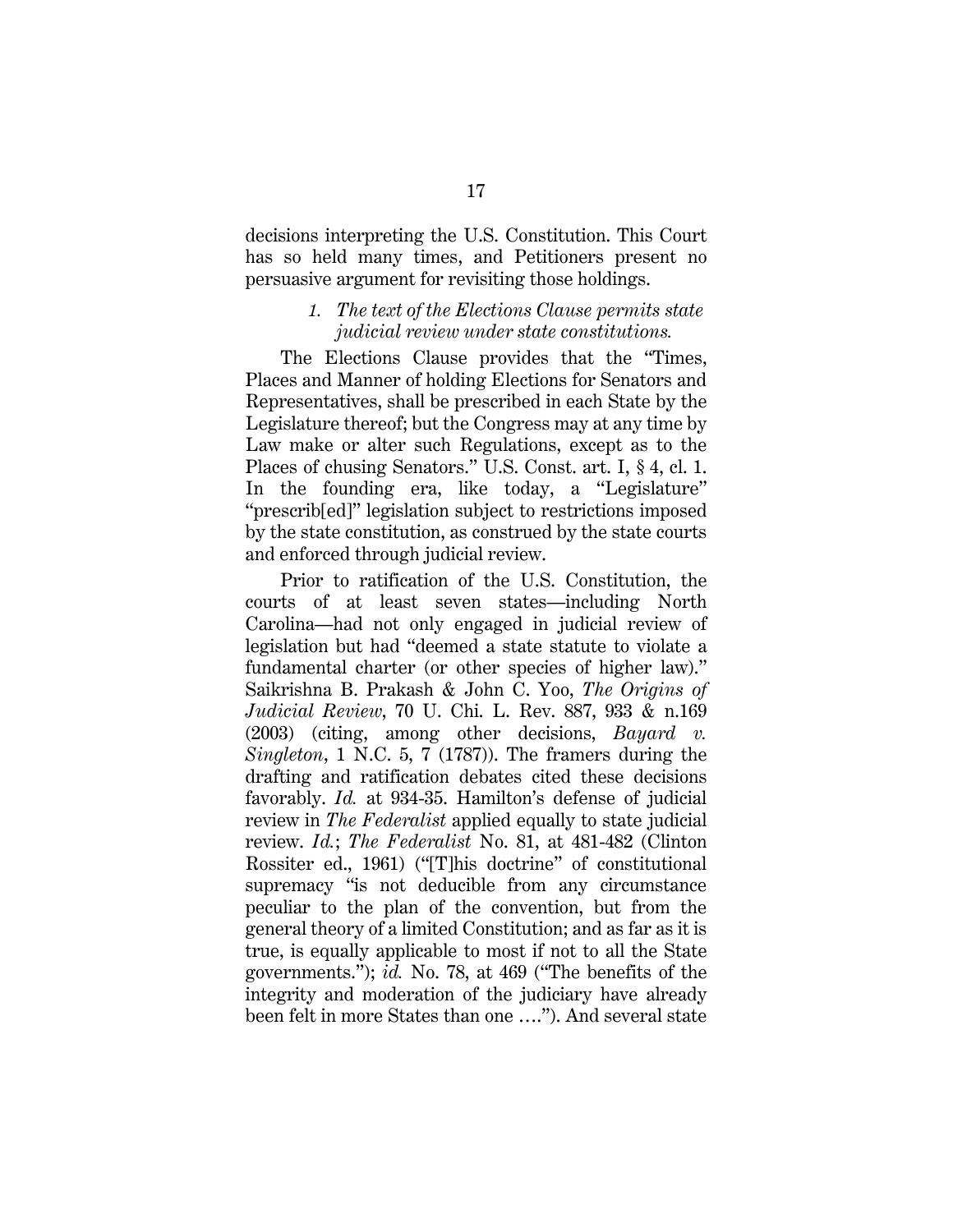constitutions in the eighteenth century specifically imposed substantive restrictions *on elections*, including federal congressional elections.<sup>[2](#page-24-5)</sup>

Petitioners stress that "the Legislature" means a legislative entity rather than a judicial or executive one. Pet. 27-29. But that merely begs the question whether the relevant act of the "Legislature" is subject to state judicial review under the state constitution. To prevail, Petitioners must show that the Elections Clause supplants that ordinary state constitutional constraint. *Id.*  at 34 ("state courts" categorically lack "power to secondguess the legislature's determinations").

Petitioners identify no textual or historical support for that theory. They cite nothing suggesting that the Elections Clause was intended to abrogate the regime of state judicial review that the framers not only understood, but cited during the framing and ratification process. And Petitioners identify no way in which the process here defied the text of the Elections Clause as originally understood. The "Legislature" here "prescribed" a congressional districting plan through the ordinary process governing redistricting legislation. The plan was then subjected to judicial review under North Carolina's Constitution—the same constitutional check placed on all legislation. The General Assembly even "prescribed" all relevant aspects of the judicial review—from the

<span id="page-24-5"></span><span id="page-24-4"></span><span id="page-24-3"></span><span id="page-24-2"></span><span id="page-24-1"></span><span id="page-24-0"></span><sup>2</sup> Delaware's constitution established rules for electing "representatives … in Congress." Del. Const. of 1792, art. VII, § 2. Others required elections for all offices to be by ballot, Ga. Const. of 1789, art. IV, § 2; Pa. Const. of 1790, art. III, § 2; Ky. Const. of 1792, art. III, § 2; Tenn. Const. of 1796, art. III, § 3; Ohio Const. of 1803, art. IV, § 2, and regulated the apportionment of congressional seats, Va. Const. of 1830, art. III, § 6. *See* Hayward H. Smith, *Revisiting the History of the Independent State Legislature Doctrine*, 53 St. Mary's L.J. (forthcoming 2022), https://papers.ssrn.com/sol3/ papers.cfm?abstract\_id=3923205#.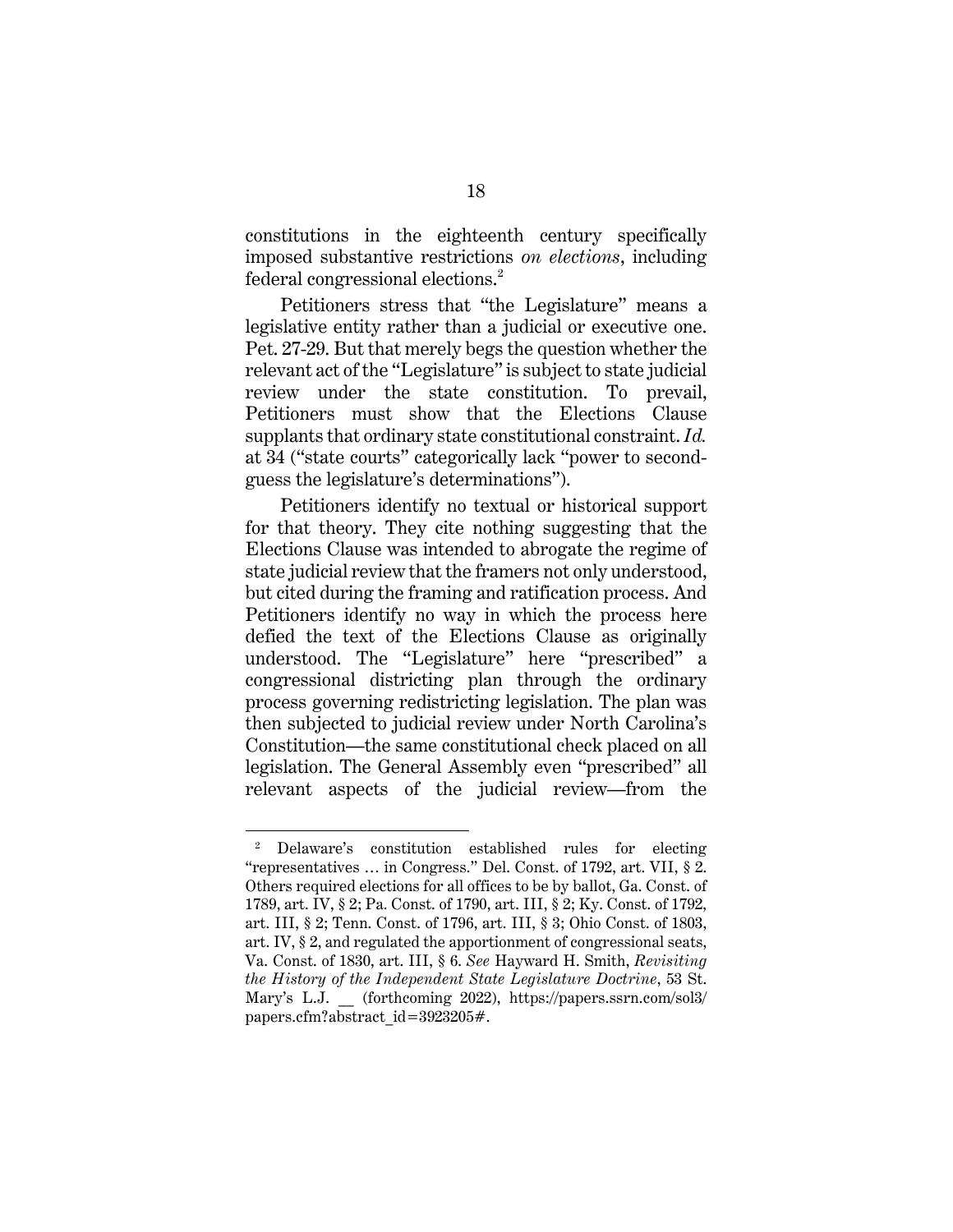<span id="page-25-0"></span>procedures by which challenges are heard, N.C.G.S. §§ 1-  $267.1(a)$ ,  $120-2.3$ , to the substantive constitutional protections, to the process for implementing "interim districting plan[s]" to remedy "defects identified by the court," *id.* § 120-2.4.

<span id="page-25-2"></span><span id="page-25-1"></span>Petitioners' interpretation also ignores key textual differences between the Elections Clause and other constitutional provisions that grant *unreviewable* power to the legislature. The U.S. House and Senate, for example, have "the *sole* Power" to impeach and to try impeachments, respectively. Art. I, §§ 2-3. The Elections Clause is different. It simply designates "the Legislature" and "Congress" as the entities that may legislate on the subject of congressional elections. The Clause thus resembles other grants of legislative power in the Constitution, which contemplate legislation subject to ordinary constitutional checks. For example, "Congress shall have Power … [t]o regulate Commerce with foreign Nations, and among the several States, and with the Indian Tribes." U.S. Const. art. I, § 8. Although no other branch of government can enact Commerce Clause legislation, Congress's Commerce Clause legislation is nonetheless subject to other constitutional restrictions, including judicial review. When courts strike down such legislation, they do not usurp Congress's power under the Commerce Clause. Indeed, as Petitioners emphasize (Pet. 35), federal courts permissibly review Congress's election legislation "to secure … rights" in the U.S. Constitution and do not "make or alter" legislation in violation of the Elections Clause when they do so. And while Petitioners suggest that state constitutional review is somehow different, they make no effort to root that distinction in the Elections Clause's text, which refers to "the Legislature" and "Congress," not federal courts, as responsible for prescribing election regulations.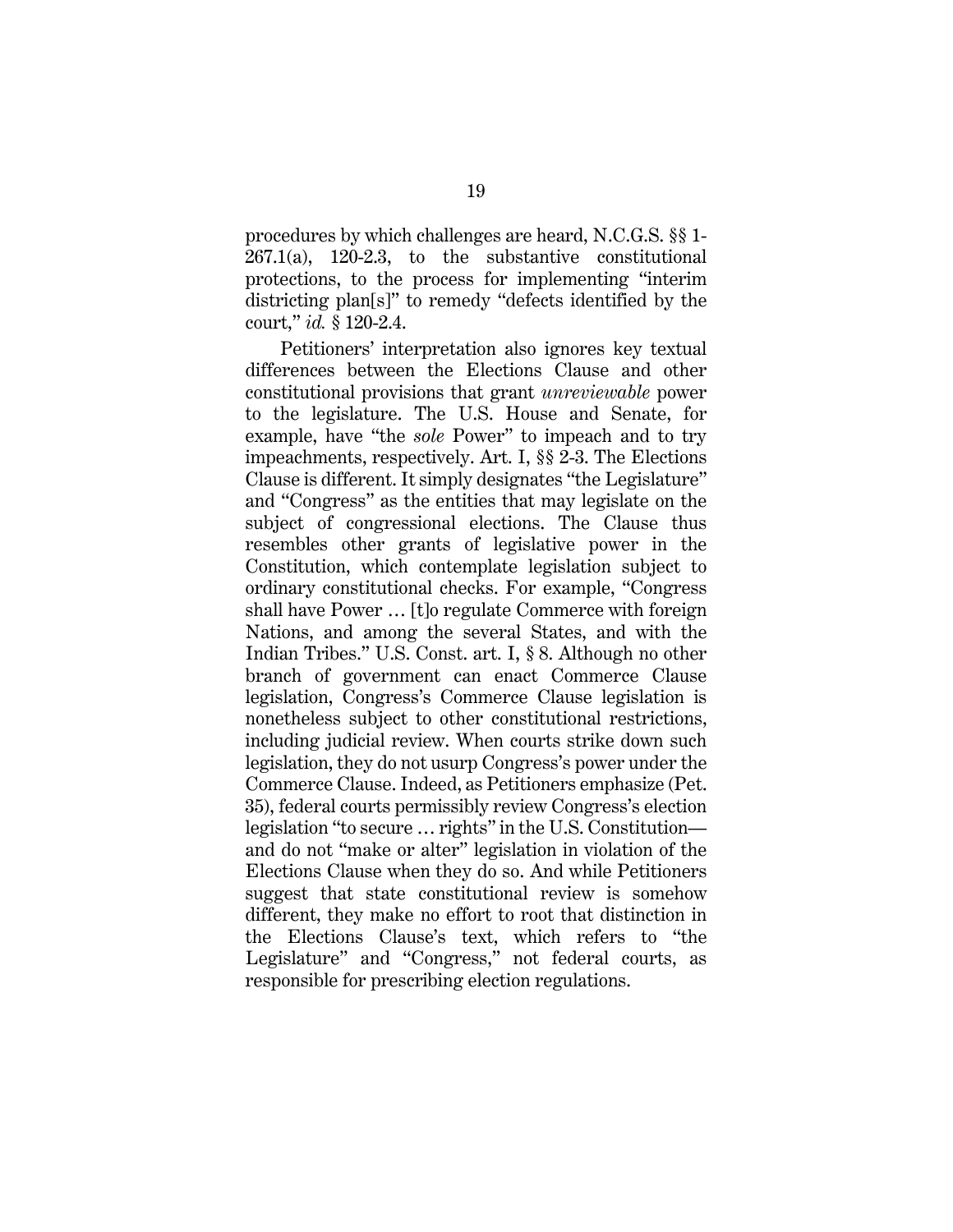<span id="page-26-4"></span><span id="page-26-3"></span><span id="page-26-2"></span><span id="page-26-1"></span><span id="page-26-0"></span>Although Petitioners' primary argument is categorical, Pet. 34, the petition suggests an alternative theory that the Elections Clause precludes only the enforcement of "vague and abstract state constitutional language." *Id*. at 4; *see id.* at i. Petitioners offer no textual or historical support for this interpretation. It is entirely made up. No text in the Elections Clause or anywhere else in the U.S. Constitution divides state constitutional provisions into A and B teams based on their supposed clarity or specificity. To the contrary, deciding the contours of state constitutional provisions is a matter wholly for state courts. *See Minnesota v. Nat'l Tea Co.*, 309 U.S. 551, 557 (1940). Stripping state courts of the ability to conduct judicial review based on the "vagueness" of state constitutional protections would invite unprecedented intrusions by federal courts into the structure of state government, requiring federal courts to discard state constitutional provisions that—measured against a vagueness standard that neither Petitioners nor any court has ever articulated—they view as insufficiently detailed. And it would impose an affronting double standard. The North Carolina Supreme Court applied provisions guaranteeing that "[a]ll elections shall be free," N.C. Const. art. I, § 10, that "[n]o person shall be denied the equal protection of the laws," *id.* § 19, that "[f]reedom of speech and of the press are two of the great bulwarks of liberty and therefore shall never be restrained," *id.* § 14, and that that "[t]he people have a right to assemble together to consult for their common good, to instruct their representatives, and to apply to the General Assembly for redress of grievances," *id.* § 12. This Court invalidates statutes enacted by Congress under the Elections Clause under constitutional provisions at least as open-ended, like that protecting "the freedom of speech." When this Court does so, it does not become "Congress" or somehow "usurp[]" Congress's legislative authority. Pet. 14.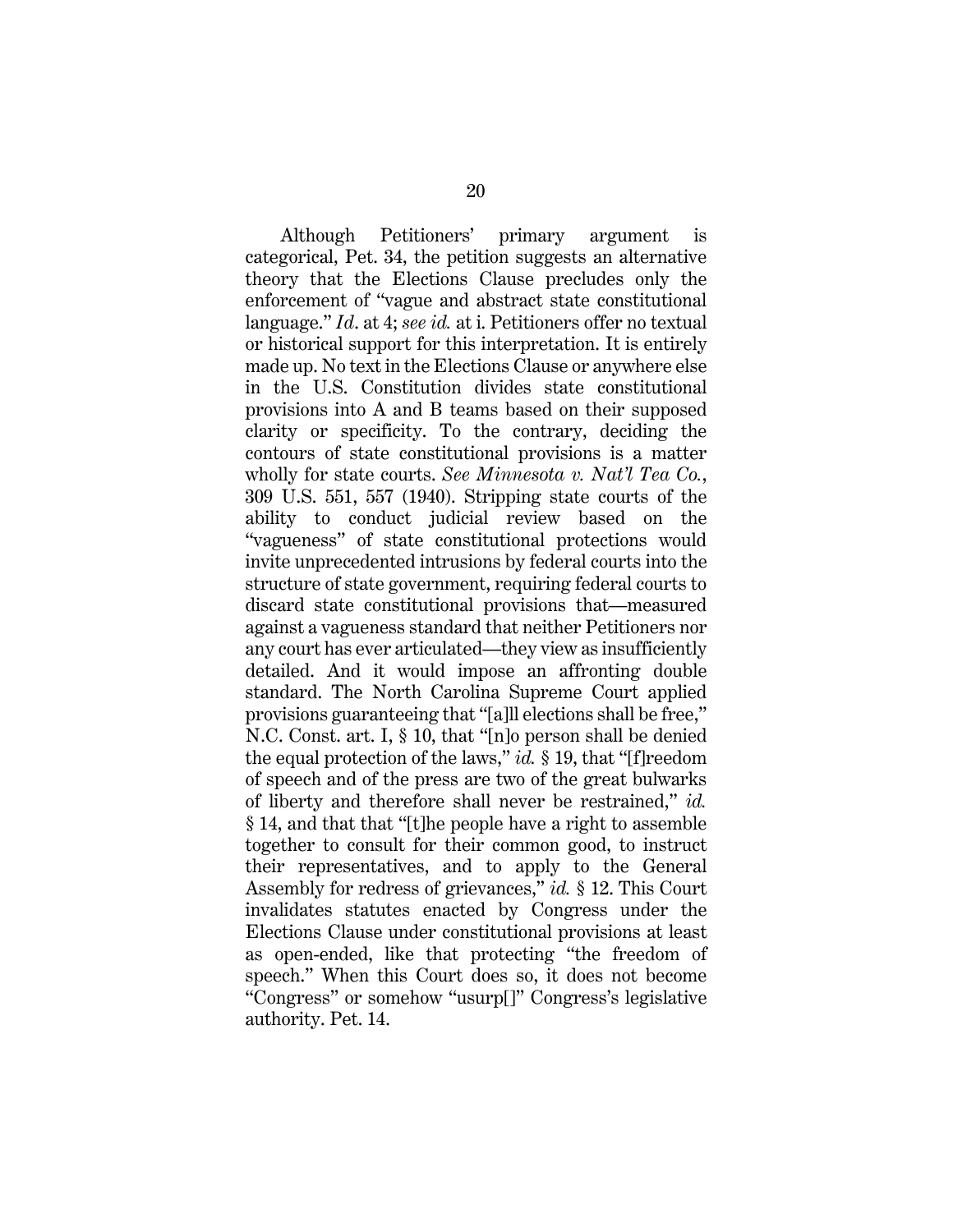As a final fallback, Petitioners suggest that there is something different about the North Carolina Supreme Court's exercise of judicial review in this particular case because redistricting involves "policy choices." *Id.* at 33 (quoting *Cooper v. Berger*, 809 S.E.2d 98, 107 (N.C. 2018)). But as Petitioners' reliance on North Carolina precedent confirms, that is simply an invitation to relitigate the conclusion of North Carolina's Supreme Court that Respondents' challenge is justiciable under the standards of state law. The state high court explained that North Carolina's justiciability doctrine differs from the federal doctrine, Pet. App. 63a-64a; that the Free Elections Clause had no federal counterpart, *id.* at 99a; that in several prior decisions it had enforced state constitutional provisions, including North Carolina's Equal Protection Clause, to strike down redistricting plans that would not have violated the corresponding provisions of the U.S. Constitution, *id.* at 98-99a; and that the presence of "manageable standards for evaluating the extent to which districting plans dilute votes on the basis of partisan affiliation" meant that, as a matter of North Carolina law, partisan gerrymandering claims "do not require the making of 'policy choices and value determinations,'" *id.* at 145a (quoting *Bacon*, 353 N.C. at 717). While Petitioners disagree with these conclusions, they identify no authority, and nothing in the text of the Elections Clause as originally understood, indicating that the Clause gives federal courts jurisdiction to review state courts' compliance with their own justiciability standards or supplant those standards with federal ones.

### *2. Petitioners' theory conflicts with a century of this Court's precedents.*

For over 100 years, this Court has repeatedly held that the Elections Clause does not prevent state courts from conducting judicial review of congressional districting plans under the state's constitution.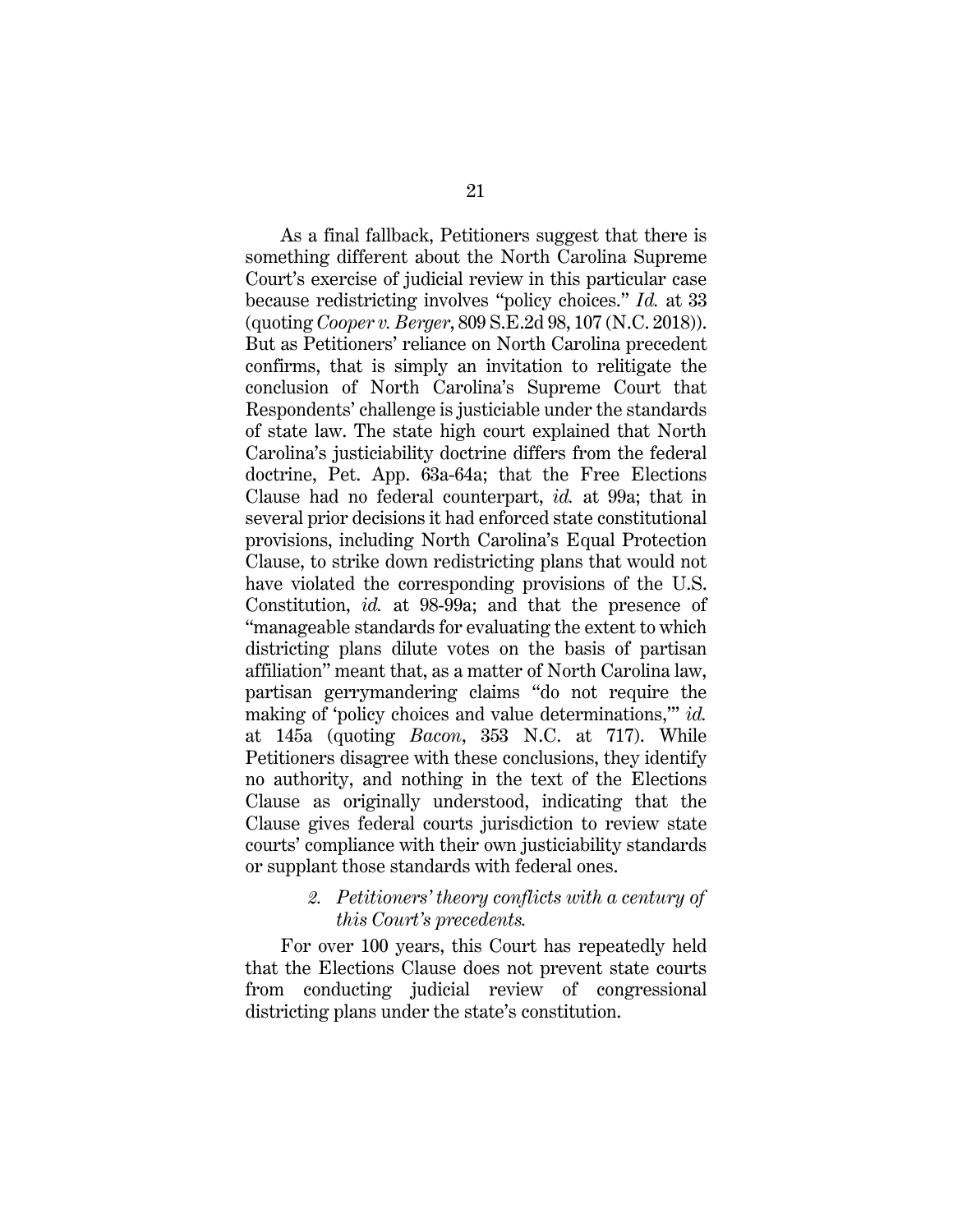<span id="page-28-0"></span>Most recently, *Rucho v. Common Cause* held that "[p]rovisions in . . . *state constitutions* can provide standards and guidance for *state courts* to apply" in partisan gerrymandering challenges to congressional districting plans enacted by state legislatures. 139 S. Ct. at 2507 (emphases added). *Rucho* concerned North Carolina's 2016 congressional plan, and as an example of state courts' power in this realm, the Court pointed to another state supreme court's decision striking down the state's legislatively enacted congressional plan under the state's constitution. *Id.* (citing *League of Women Voters of Fla. v. Detzner*, 172 So.3d 363 (Fla. 2015)).

Petitioners contend that *Rucho* supports their theory, pointing to this Court's statement that "[t]he Framers . . . assign[ed] the issue" of redistricting "to the state legislatures, expressly checked and balanced by the Federal Congress." Pet. 29 (quoting *Rucho*, 139 S. Ct. at 2496). But the Court was simply noting that the Framers never envisioned that "the *federal courts* had a role to play." 139 S. Ct. at 2496 (emphasis added). *Rucho*'s recognition of the role of *state* courts in applying state constitutional provisions to rein in partisan gerrymandering was essential to the Court's holding and promise that "complaints about districting" would not "echo into a void." *Id.* at 2507.

<span id="page-28-2"></span><span id="page-28-1"></span>Even before *Rucho*, an unbroken line of precedent dating back a century confirmed that state courts may review state laws governing federal elections to determine whether they comply with state constitutions and that state courts may adopt court-drawn remedial plans. In *Smiley v. Holm*, 285 U.S. 355 (1932), the Court held that the Elections Clause does not "endow the Legislature of the state with power to enact laws in any manner other than that in which the Constitution of the state has provided," which may include the participation of other branches of state government. *Id*. at 368. The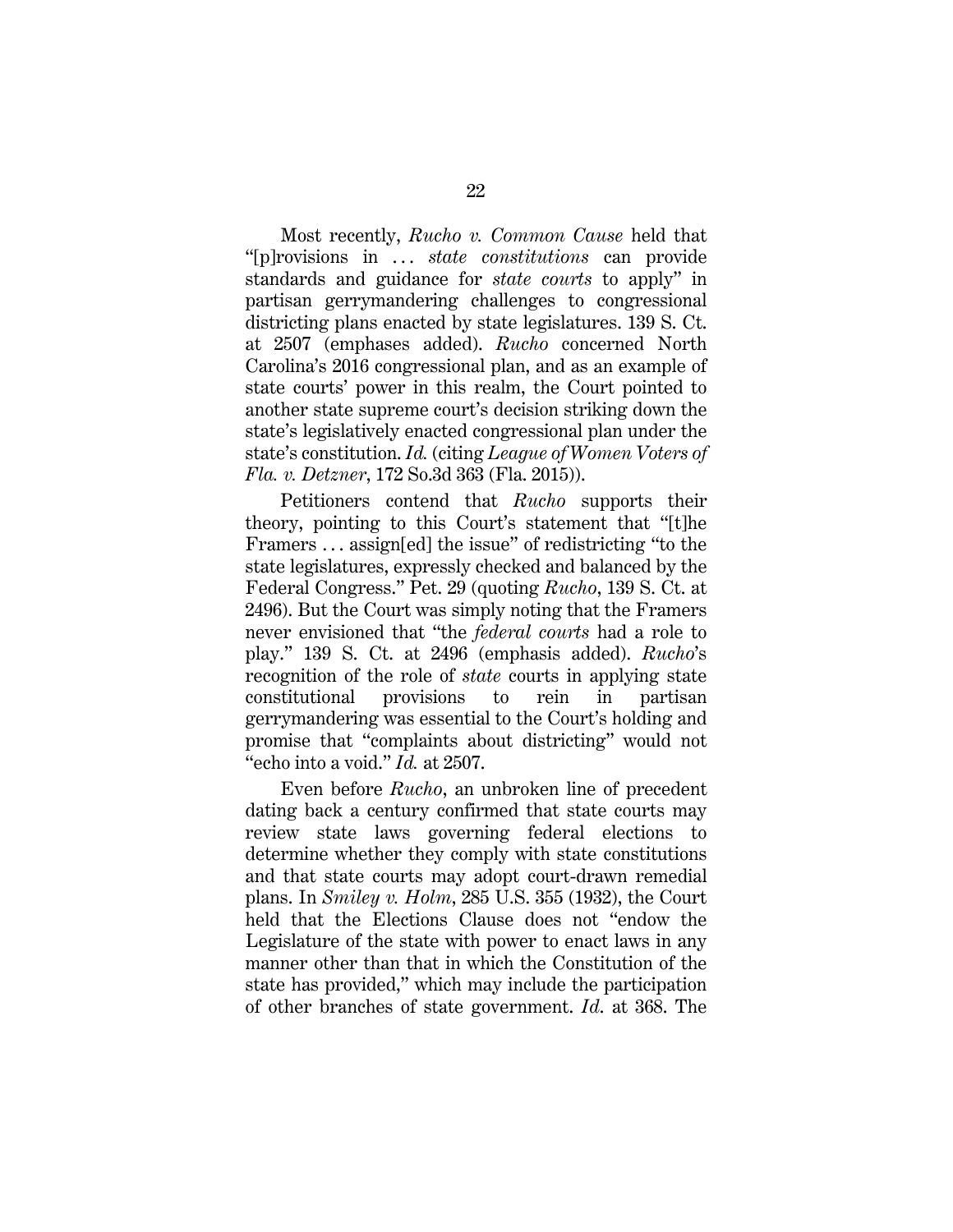Elections Clause does not "render[] inapplicable the conditions which attach to the making of state laws," *id*. at 365, including "restriction[s] imposed by state Constitutions upon state Legislatures when exercising the lawmaking power," *id*. at 369. In companion cases decided the same day as *Smiley*, the Court reiterated that state courts have authority to strike down congressional plans that violate "the requirements of the Constitution of the state in relation to the enactment of laws." *Koenig v. Flynn*, 285 U.S. 375, 379 (1932); *see Carroll v. Becker*, 285 U.S. 380, 381–82 (1932) (same). Even before *Smiley*, the Court held that state legislatures may not enact laws under the Elections Clause that are invalid "under the Constitution and laws of the state." *State of Ohio ex rel. Davis v. Hildebrant*, 241 U.S. 565, 568 (1916).

<span id="page-29-3"></span><span id="page-29-2"></span><span id="page-29-1"></span>Petitioners admit that these decisions endorse the enforcement of "check[s] in the legislative process" by branches of state government besides the Legislature. Pet. 34. And they offer no textual or historical support for their notion (Pet. 35) that judicial review—understood by the framers to be inherent in legislation under a written constitution—is somehow different in kind from the "check" endorsed in these decisions.

<span id="page-29-0"></span>The Court recently reaffirmed *Smiley*'s principle, holding that "[n]othing in [the Elections] Clause instructs, nor has this Court ever held, that a state legislature may prescribe regulations on the time, place, and manner of holding federal elections in defiance of provisions of the State's constitution." *Ariz. State Leg.*, 576 U.S at 817-18. While the Court split over the definition of "Legislature," no justice asserted that the Elections Clause immunizes congressional redistricting legislation from the "ordinary lawmaking process." *Id.* at 841 (Roberts, C.J., dissenting). Indeed, Petitioners acknowledge that their theory conflicts with *Arizona State Legislature* and suggest that "the Court should overrule it." Pet. 30, n.4. But the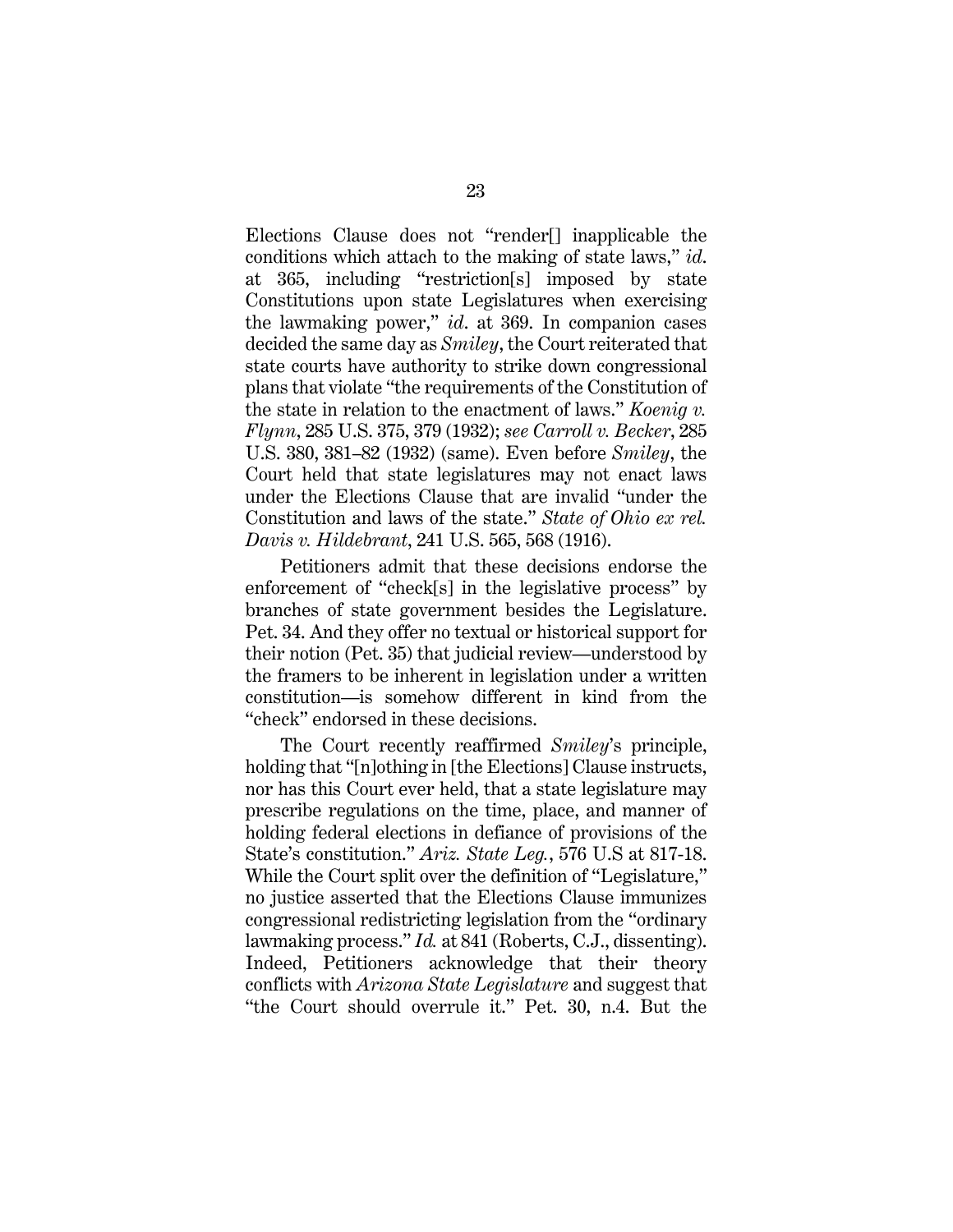readiness with which Petitioners would discard another precedent only underscores the degree to which their theory is irreconcilable with this Court's historic and wellsettled understanding of the Elections Clause.

<span id="page-30-0"></span>Not only are state courts authorized to evaluate a congressional districting plan's compliance with state constitutional provisions, this Court's decision in *Growe v. Emison*, 507 U.S. 25 (1993), makes clear that state courts have a greater role to play than federal courts in adjudicating congressional redistricting claims. "The power of the judiciary of a State to require valid reapportionment or to formulate a valid redistricting plan has not only been recognized by this Court but appropriate action by the States in such cases has been specifically encouraged." *Id.* at 33 (quotations omitted). Writing for a unanimous Court, Justice Scalia expressly recognized state courts' role in redistricting—not only to review legislative enactments, but also to craft remedial plans on their own—and held that "[t]he District Court erred in not deferring to the state court's efforts to redraw Minnesota's . . . federal congressional districts." *Id.* at 42. Far from restricting apportionment responsibilities to a state's legislative branch alone, the Court affirmed that congressional reapportionment may be conducted "though [a state's] legislative *or* judicial branch." *Id.* at 33 (emphasis in original). As a result, the Court found that the state court's "issuance of its plan (conditioned on the legislature's failure to enact a constitutionally acceptable plan)" by a date certain was "precisely the sort of state judicial supervision of redistricting [the Court] has encouraged." *Id.* In *Growe*, the district court erred in "ignoring the . . . legitimacy of state *judicial* redistricting." *Id.* at 34 (emphasis in original). Petitioners make the same error here.

<span id="page-30-1"></span>Petitioners' view that the Elections Clause confines congressional redistricting authority exclusively to state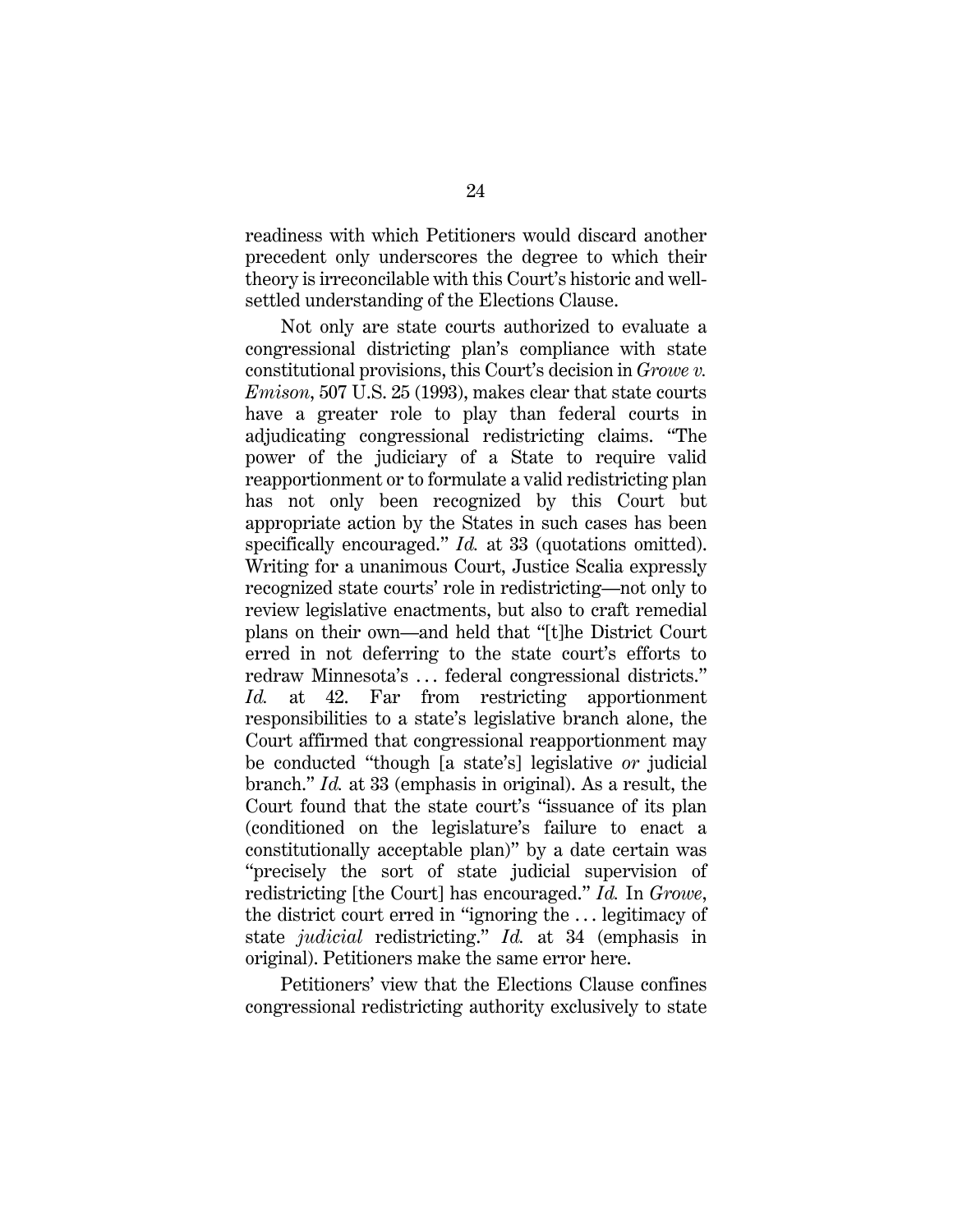<span id="page-31-0"></span>legislatures and Congress also conflicts with *Wesberry v. Sanders*, 376 U.S. 1 (1964), which held that the Elections Clause's reference to "Congress" does not deprive federal courts of power to review congressional maps: "[N]othing in the language of [the Elections Clause] gives support to a construction that would immunize state congressional apportionment laws . . . from the power of courts to protect the constitutional rights of individuals from legislative destruction." 376 U.S. at 6.

Much of Petitioners' authority stands for the unremarkable and uncontested proposition that redistricting in North Carolina is primarily the province of the North Carolina General Assembly. *See, e.g.*, Pet. 27 (noting that "state legislatures ... bear primary responsibility for setting election rules"). But when the General Assembly violates the State's constitution, it is the obligation of North Carolina courts to exercise their "most fundamental [] sacred dut[y]" to "protect the [state] constitutional rights of the people of North Carolina from overreach by the General Assembly," and remedy the General Assembly's transgression. Pet. App. 9a-10a. In doing so, North Carolina courts have fulfilled their constitutional duty to "interpret[] the laws and, through [their] power of judicial review, determine<sup>[]</sup> whether they comply with the [state's] constitution." Pet. 10 (citing *State v. Berger*, 368 N.C. 633, 635 (2016)).

> <span id="page-31-1"></span>*3. Congress has independently exercised its Elections Clause power to mandate compliance with state constitutions and to authorize state court remedial plans.*

Regardless of the meaning of "Legislature" in the first part of the Elections Clause, the second part allows Congress "at any time" to make its own regulations related to congressional redistricting. U.S. Const. Art. I, § 4. Using this authority, Congress has mandated that states' congressional districting plans comply with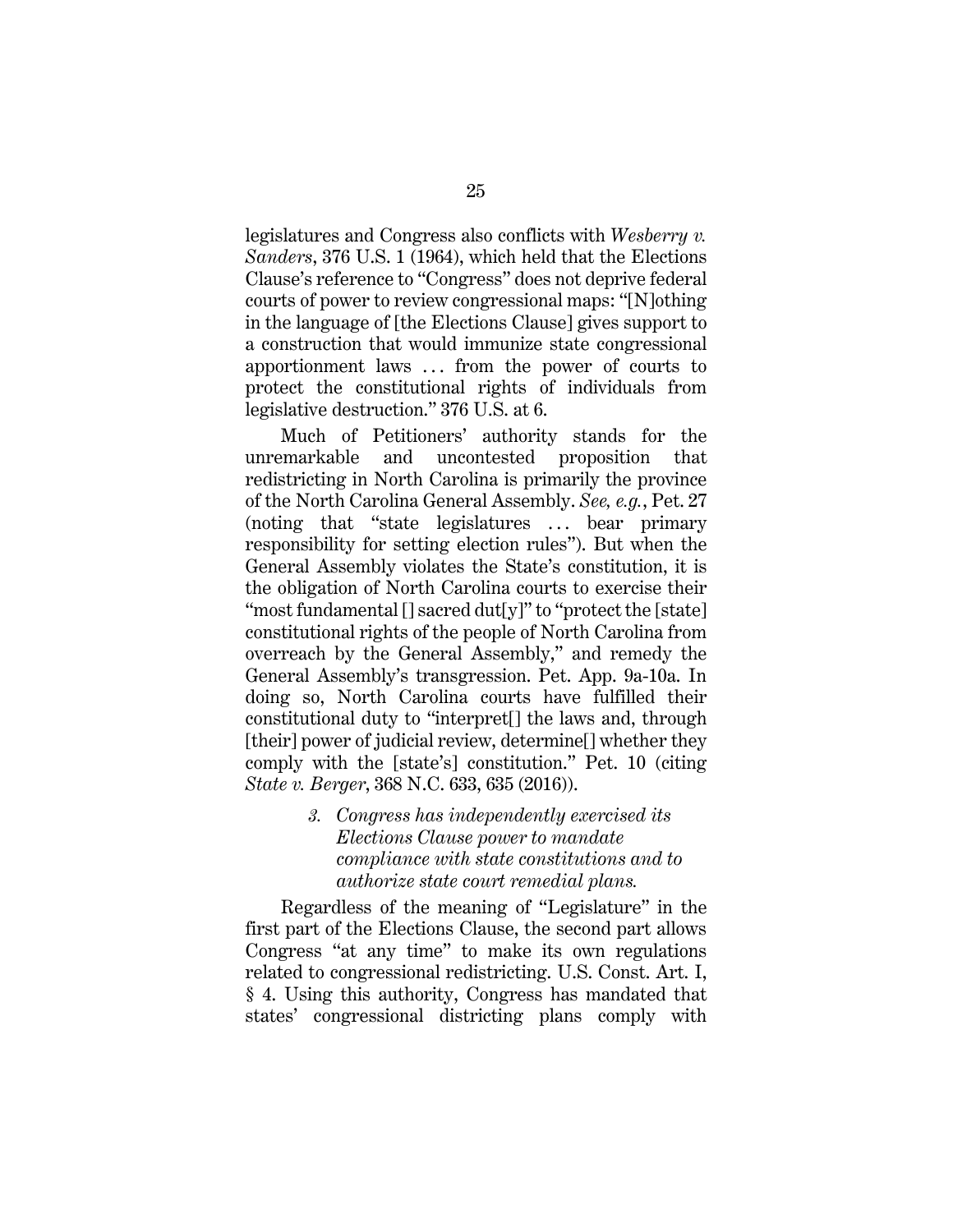substantive state constitutional provisions, and it has authorized state courts to adopt remedial plans. Accordingly, Petitioners' Elections Clause theory can get them nowhere in the context of congressional redistricting.

<span id="page-32-3"></span><span id="page-32-2"></span><span id="page-32-1"></span><span id="page-32-0"></span>Under 2 U.S.C. § 2a(c), states must follow federally prescribed procedures for congressional redistricting unless a state, "after any apportionment," has redistricted "in the manner provided by the law thereof." As this Court explained in *Arizona State Legislature*, a predecessor to § 2a(c) had mandated those default procedures "unless 'the legislature' of the State drew district lines." 576 U.S. at 809 (quoting Act of Jan. 16, 1901, ch. 93, § 4, 31 Stat. 734). But Congress "eliminated the statutory reference to redistricting by the state 'legislature' and instead directed that" the state must redistrict "in the manner provided by [state] law." *Id.* at 809–10. Congress made that change out of "respect to the rights, to the established methods, and to the laws of the respective States," and "[i]n view of the very serious evils arising from gerrymanders." *Id.* at 810 (quotation marks omitted). And as Justice Scalia explained for the plurality in *Branch v. Smith*, "the manner provided by state law" encompasses substantive restrictions in state *constitutions*: "the word 'manner' refers to the State's substantive 'policies and preferences' for redistricting, as expressed in a State's statutes, constitution, proposed reapportionment plans, or a State's 'traditional districting principles.'" 538 U.S. 254, 277–78 (2003) (citations omitted). Justice Scalia rejected the argument that "the word 'manner' … refer[s] to *process* or *procedures*, rather than *substantive requirements*." *Id.* Thus, unless a state's congressional plan complies with the substantive provisions of the state's constitution, § 2a(c)'s default procedures kick in.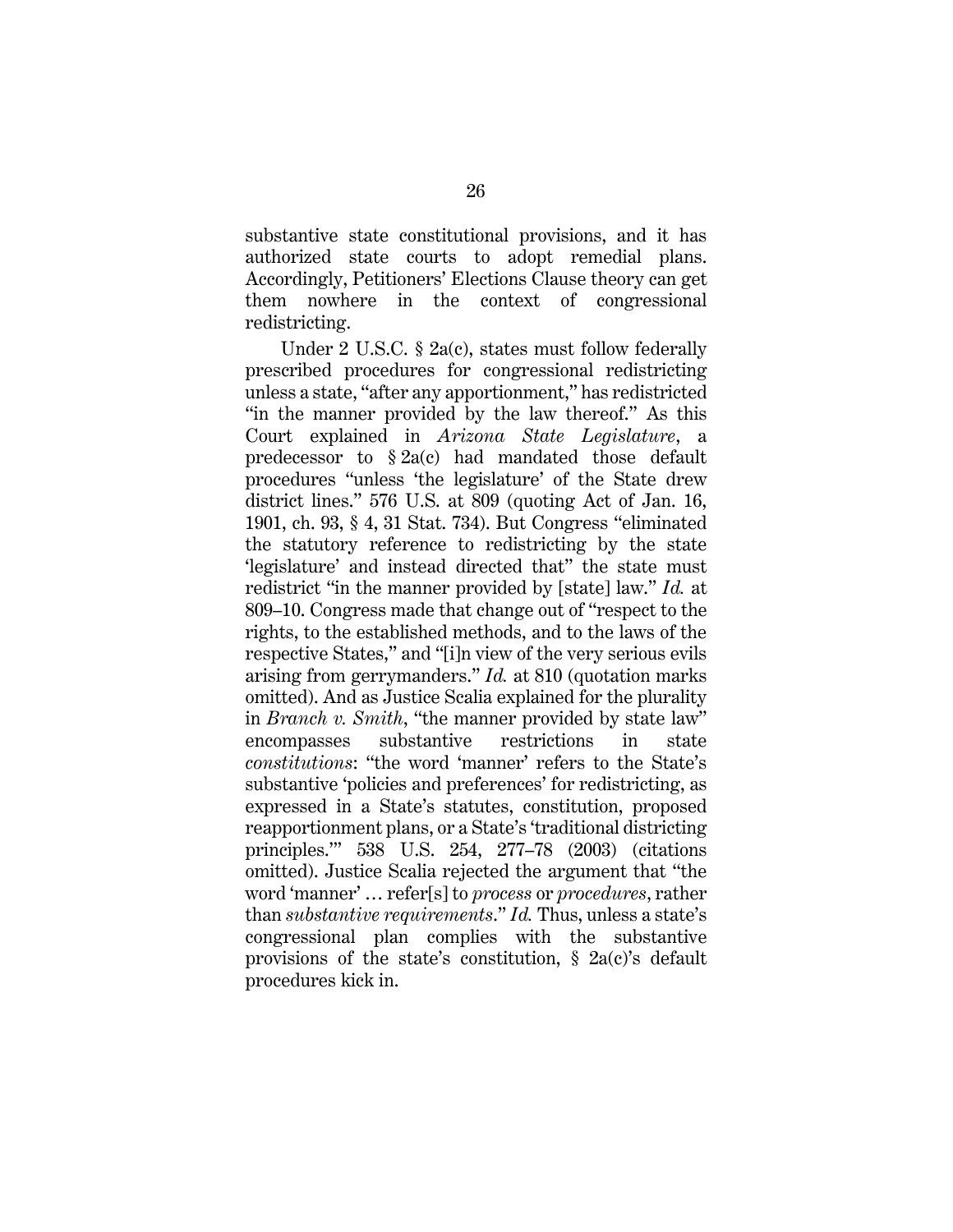<span id="page-33-3"></span><span id="page-33-2"></span>In addition to mandating compliance with substantive state constitutional constraints, Congress has authorized state courts to establish remedial congressional districting plans. Under 2 U.S.C. § 2c, which requires single-member congressional districts, courts may "remedy[] a failure" by the state legislature "to redistrict constitutionally," and the statute "embraces action by *state and federal courts*." 538 U.S. at 270, 272 (emphasis added). Section 2a(c) also recognizes state courts' power to adopt congressional plans. Its default procedures apply "[u]ntil a State is redistricted in the manner provided by [state] law," and the *Branch* plurality explained that this "can certainly refer to redistricting by courts as well as by legislatures," and "when a court, *state or federal*, redistricts pursuant to § 2c, it necessarily does so 'in the manner provided by [state] law.'" *Id.* at 274 (emphasis added); *see Ariz. State Leg.*, 576 U.S. at 812 (same).

In short, any question as to whether the first part of the Elections Clause permits state courts to review and remedy congressional districting laws under state constitutions is academic because Congress has declared that state courts can do so.

## <span id="page-33-1"></span><span id="page-33-0"></span>*4. Petitioners' theory cannot be reconciled with the Reduction Clause.*

<span id="page-33-4"></span>The Fourteenth Amendment's Reduction Clause confirms that the U.S. Constitution not only permits but *requires* congressional districting plans to comply with state constitutional provisions protecting voting rights. The Reduction Clause provides that "when the right to vote at any election for . . . Representatives in Congress" is "denied ... or in any way abridged," the state's representation in Congress "shall be reduced" proportionally. U.S. Const. art. XIV, § 2. *McPherson v. Blacker*, 146 U.S. 1 (1892), held that, under this clause, "[t]he right to vote intended to be protected refers to the right to vote as established by the laws and constitution of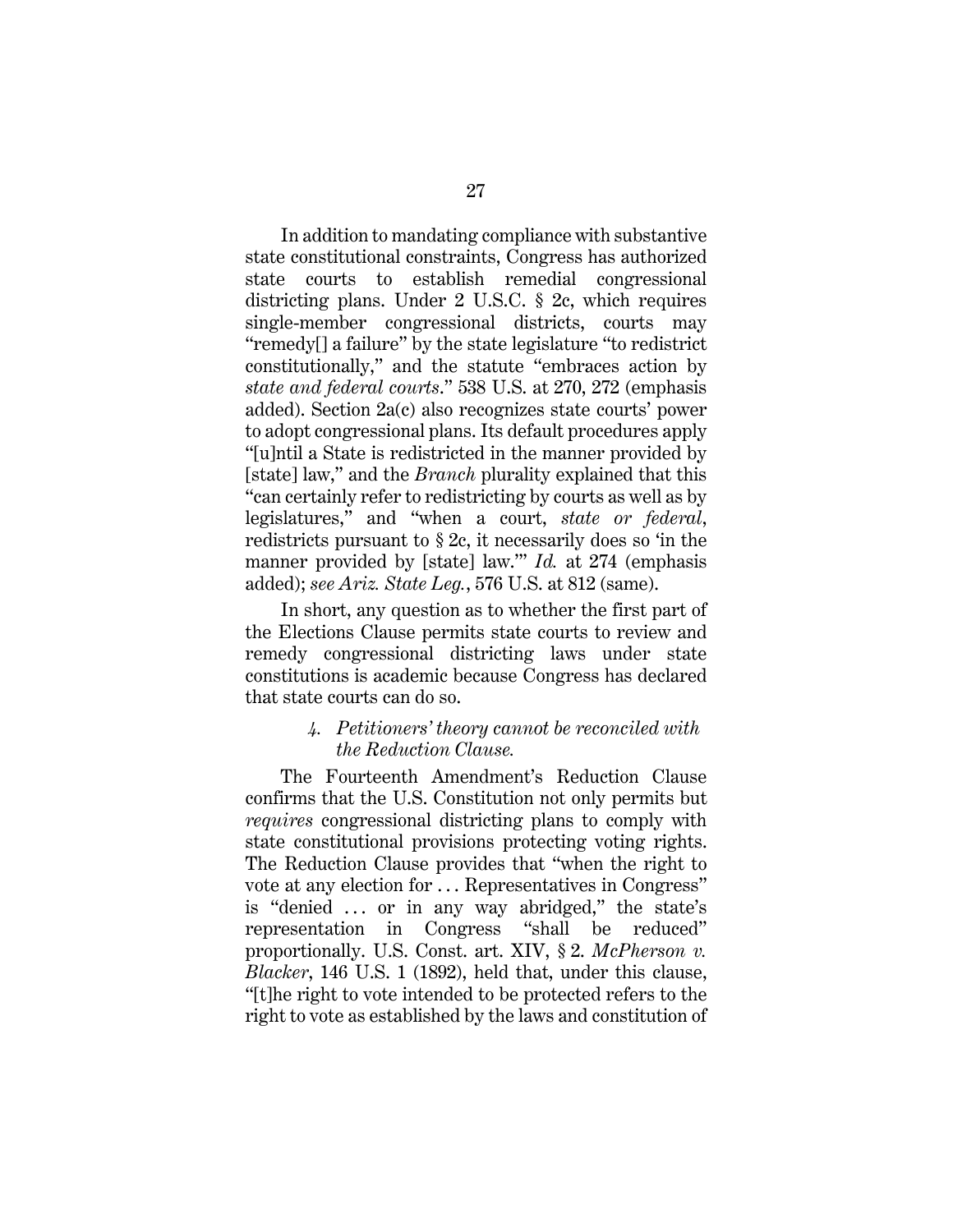the state." *Id.* at 39. *McPherson* thus held that "the right to vote" in federal elections—meaning the right to vote *under the state's own constitution*—"cannot be denied or abridged without invoking the penalty" of reducing the state's representation in Congress. *Id.* These statements were essential to *McPherson*'s holding: this Court rejected the argument that the Reduction Clause guarantees a *federal* constitutional right to vote in federal elections on the ground that the "right to vote" referenced in the clause instead refers to *state* constitutional (and statutory) rights.

This Court therefore has made clear that state constitutional provisions protecting voting rights *do* apply to voting in congressional elections. The North Carolina Supreme Court held that the General Assembly's 2021 congressional map violated the "right to vote" of the state's Democratic voters—roughly half of the electorate—under multiple provisions of the North Carolina Constitution. The federal Elections Clause does not require North Carolina to conduct its congressional elections in a manner that would trigger the loss of half of North Carolina's seats in Congress under the Reduction Clause.

#### <span id="page-34-0"></span>**D. There Is No Division of Authority**

<span id="page-34-1"></span>Petitioners identify no split over whether the Elections Clause forbids state courts from reviewing the validity of legislatively enacted congressional plans under the state constitution. Every court to have addressed that question since *Smiley* has held that the Elections Clause does not bar state judicial review. *See, e.g.*, *League of Women Voters of Fla.*, 172 So. 3d at 370 & n.2. And this case is hardly the first time a state court has applied a state constitutional provision to invalidate a congressional map. *E.g.*, *Moran v. Bowley*, 179 N.E. 526, 531-32 (Ill. 1932) (citing cases and applying the Illinois Constitution's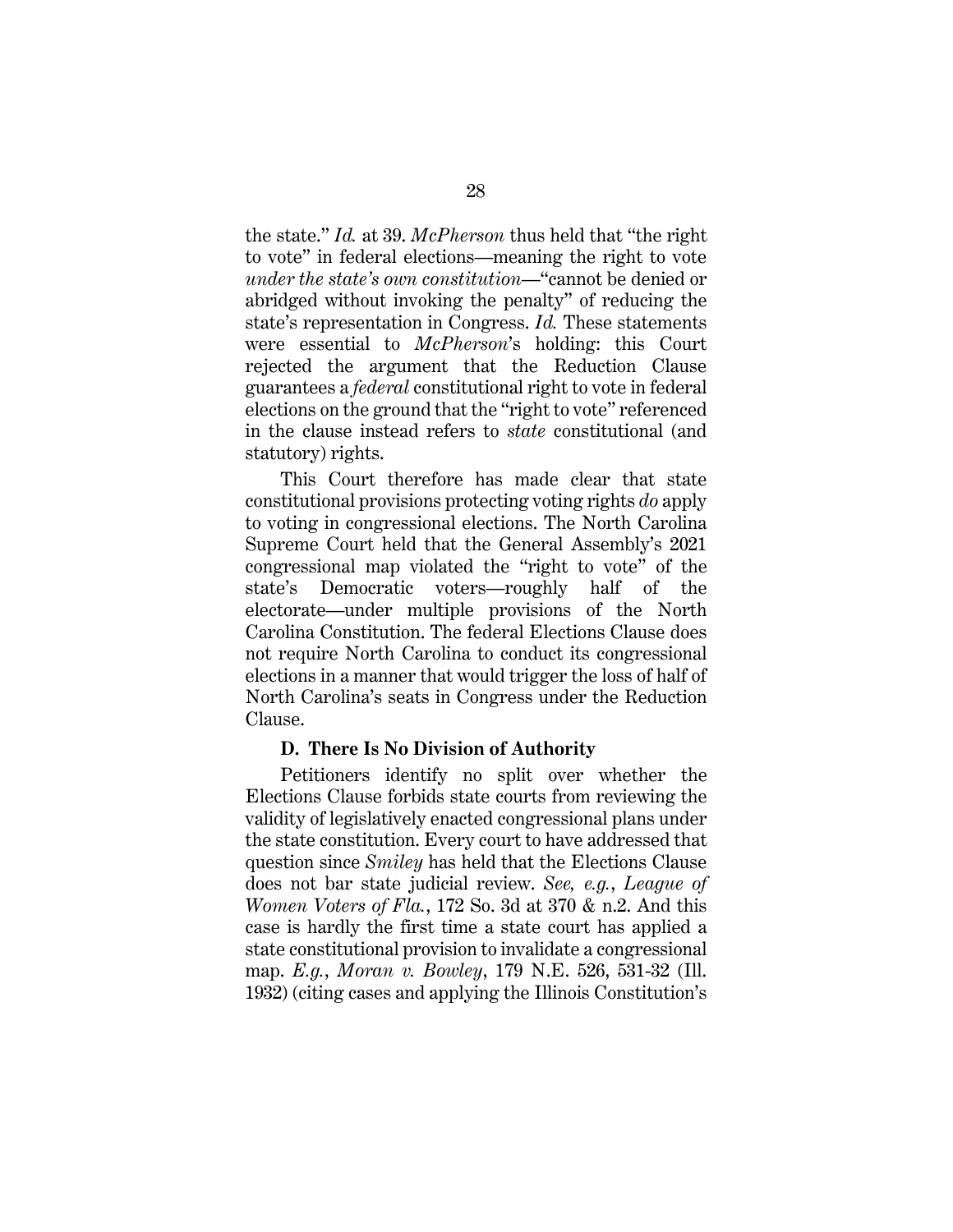Free and Equal Elections Clause, pre-*Wesberry*, to require population equality).

<span id="page-35-0"></span>*Carson v. Simon*, 978 F.3d 1051 (8th Cir. 2020) did not involve either the Elections Clause or a state court's invalidation of a state election law under the state constitution. Instead, *Carson* concerned a consent decree entered by the Minnesota Secretary of State extending the statutory deadline for receipt of mail-in ballots, which a state court approved without deciding the statute's validity. *Id.* at 1055–56. In defending the consent decree against collateral attack in federal court, the Secretary of State "argue<sup>[d that]</sup> the Minnesota Legislature <sup>[]</sup> delegated its authority to the Secretary." *Id.* at 1060 (quoting Minn. Stat. § 204B.47). The Eighth Circuit's conclusion that the consent decree violated the Electors Clause hinged solely on the interpretation of that statute—it "d[id] not reach" whether "the Legislature's Article II powers concerning presidential elections can be delegated in this manner," *id.*, and it never addressed whether a state court would be empowered to invalidate the challenged ballot-receipt deadline under the state constitution. Accordingly, *Carson* has no relevance to Petitioners' claim.

<span id="page-35-2"></span><span id="page-35-1"></span>Nor do any of Petitioners' other cases establish a conflict. Petitioners rely (at 20-21) on two dissents from federal courts of appeals, both from cases that, like *Carson*, involved executive alterations of statutory ballotreceipt deadlines; neither questioned the power of state courts to review election laws under state constitutions. *Id.* Of the actual decisions Petitioners cite, several predate *Smiley*. Pet. 19-20 (citing state court decisions from 1864, 1887, and 1921). And the post-*Smiley* decisions do not remotely support Petitioners' theory. *Commonwealth ex rel. Dummit v. O'Connell*, 181 S.W.2d 691 (Ky. 1944), stated that the "legislative process must be completed in the manner prescribed by the State Constitution in order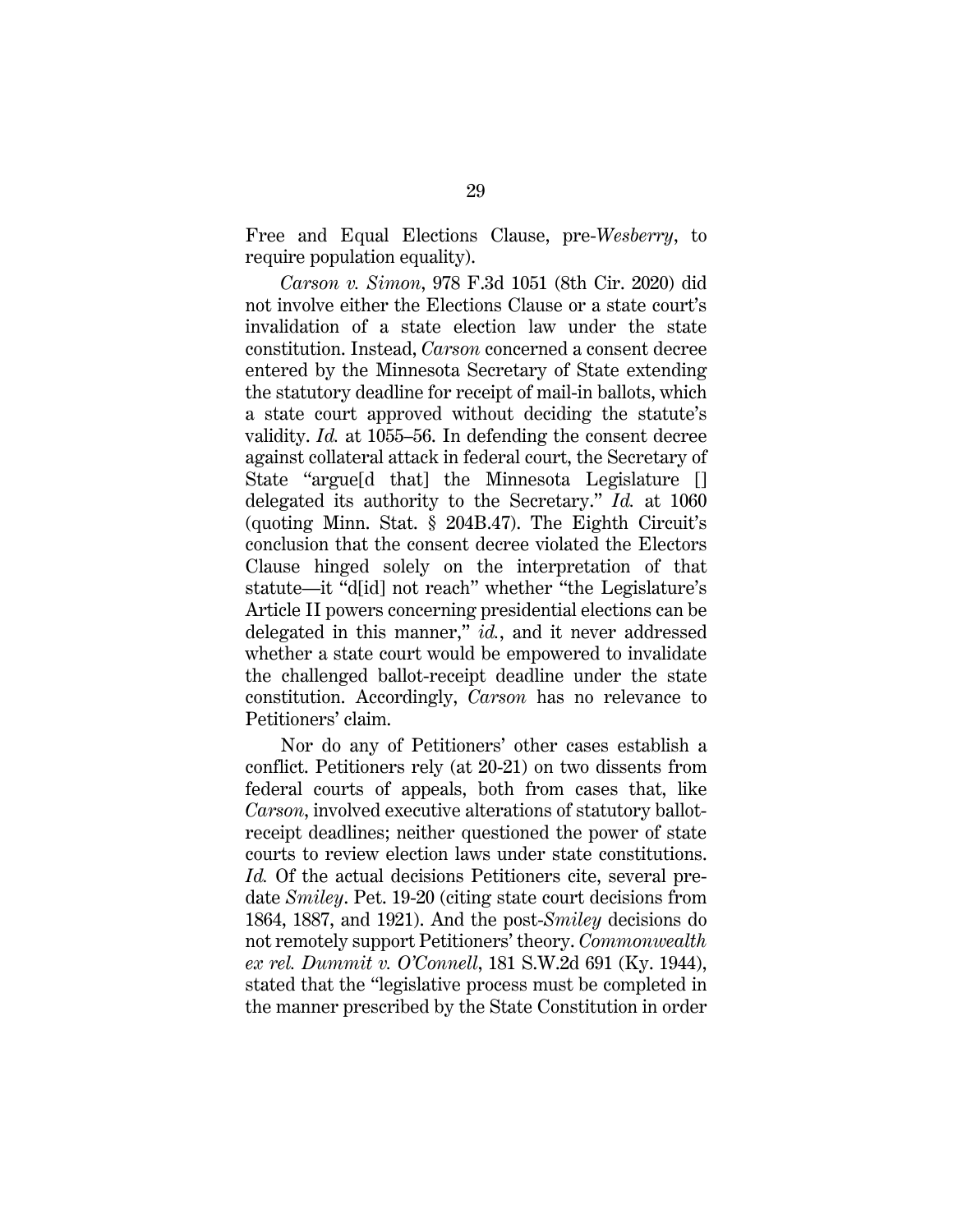<span id="page-36-1"></span><span id="page-36-0"></span>to result in a valid enactment," *id.* at 694, and held that the statute at issue did not violate any state constitutional provision, *id.* at 696. *Parsons v. Ryan*, 60 P.2d 910 (Kan. 1936), and *State ex rel. Beeson v. Marsh*, 34 N.W.2d 279 (Neb. 1948), involved the Electors Clause rather than the Elections Clause. *Parsons*, moreover, did not involve a claim that a state law violated the state constitution and suggested that a constitutional challenge could be viable if the state law were "discriminatory."

Even if Petitioners identified any disagreement as to the effect of the Elections Clause for state judicial review, they certainly have not identified any division on the question they have actually presented, which they claim is limited to state court enforcement of "vague" constitutional provisions. Pet i. Petitioners cite no decisions suggesting that the Elections Clause forbids judicial review under some (but not all) state constitutional provisions, further confirming that this ostensibly narrower question is not cert-worthy.

## **E. Petitioners' Theory Would Fundamentally Alter the Balance of State and Federal Power Over Election Administration**

<span id="page-36-3"></span><span id="page-36-2"></span>The unprecedented holding Petitioners seek would upend this nation's federalist system and threaten to nullify dozens of state constitutional provisions across the country. For example, nearly every state's constitution contains provisions affording citizens the right to vote if they meet specified qualifications. Other states have more recently adopted state constitutional provisions guaranteeing voting rights in all elections, relying on the settled principle that state constitutions can provide broader or more specific protections for voting rights than the U.S. Constitution. *See, e.g.*, Cal. Const. art. II, § 5(a) (eliminating partisan primaries for congressional elections); Mich. Const. art. II, § 4 (guaranteeing "[t]he right . . . to vote a secret ballot in all elections," "[t]he right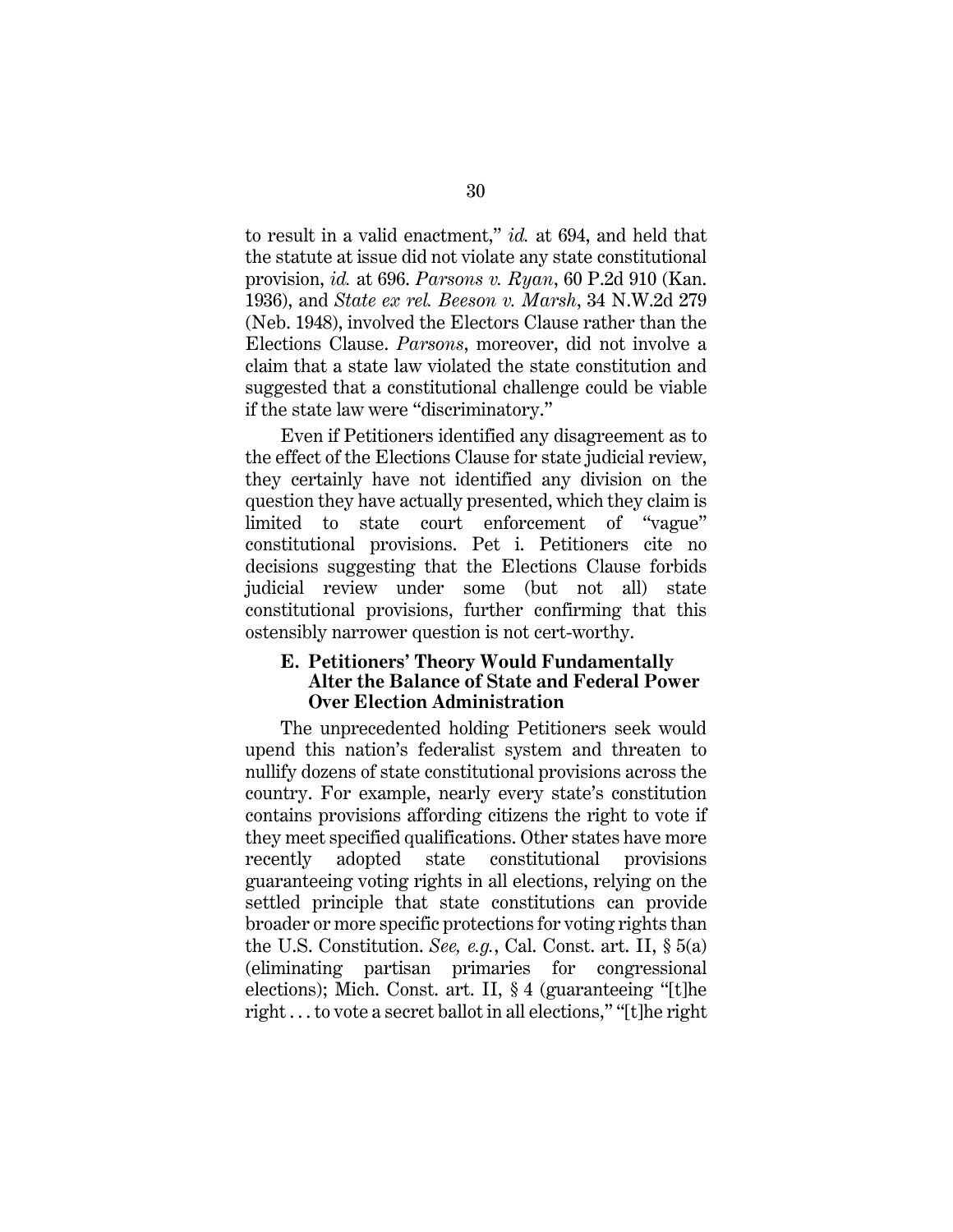to a 'straight party' vote option on partisan general election ballots," and "[t]he right . . . to vote an absent voter ballot without giving a reason"). Until now, nobody had even thought to suggest that these state constitutional provisions are void in congressional elections. But Petitioners' Elections Clause theory would take us there and raise similar questions about the consequences for procedural requirements in state constitutions.

Petitioners' position would wreak particular havoc in redistricting. At least 12 state constitutions have provisions that *substantively* restrict the drawing of congressional districts by requiring that congressional districts be contiguous and compact; preserving political subdivisions or communities of interest; or precluding partisan considerations or efforts to protect incumbents. *See, e.g.*, *Rucho*, 139 S. Ct. at 2507-08 (highlighting examples). Holding that state legislatures could now disregard the constraints placed on them by the people, pursuant to some unchecked power supposedly granted by the Elections Clause, would gravely public confidence in elections.

<span id="page-37-3"></span><span id="page-37-0"></span>And what about where state legislatures fail to redistrict at all? *Growe* ordered deference to state courts on matters of state constitutional compliance in the course of impasse litigation, where the judiciary is called upon to adopt new redistricting maps in the wake of a breakdown in the legislative process. 507 U.S. at 1077-78. This Court has long endorsed non-legislative map-drawing in this context*, see, e.g.*, *Gaffney v. Cummings*, 412 U.S. 735 (1973), and it is a regular feature of every redistricting cycle.[3](#page-37-6) Petitioners have no answer for how their reading

<span id="page-37-6"></span><span id="page-37-5"></span><span id="page-37-4"></span><span id="page-37-2"></span><span id="page-37-1"></span><sup>3</sup> For examples from the 2010 and 2000 redistricting cycles, *see, e.g.*, *Hippert v. Ritchie*, 813 N.W.2d 391 (Minn. 2012); *Hall v. Moreno*, 270 P.3d 961 (Colo. 2012); *Egolf v. Duran*, No. D-101-CV-